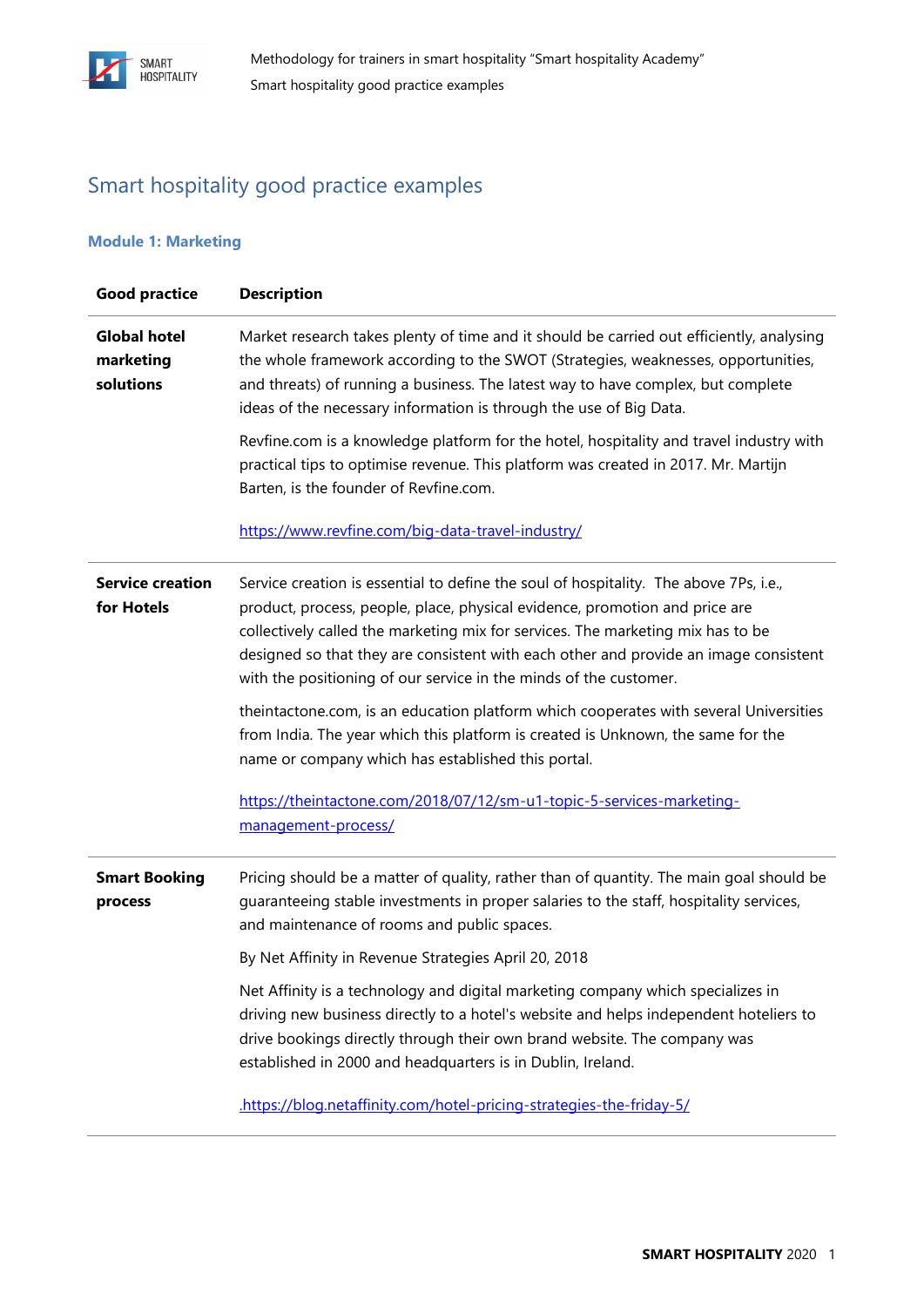

| <b>Hotel wellness</b><br>with Design                                   | Design has to be one of the pillars of the wellness services, from an aesthetic<br>perspective of the structure, and the consequent dedication of the website. The<br>expected mirror effect of the quality and the uniqueness must attract potential<br>customers of the hospitality sector.                                                                                                                                                                                                                                                                                                                       |
|------------------------------------------------------------------------|---------------------------------------------------------------------------------------------------------------------------------------------------------------------------------------------------------------------------------------------------------------------------------------------------------------------------------------------------------------------------------------------------------------------------------------------------------------------------------------------------------------------------------------------------------------------------------------------------------------------|
|                                                                        | LODGING is the official publication of the American Hotel and Lodging Association<br>(AHLA).                                                                                                                                                                                                                                                                                                                                                                                                                                                                                                                        |
|                                                                        | By Ashley Holly McEachern - July 16, 2018                                                                                                                                                                                                                                                                                                                                                                                                                                                                                                                                                                           |
|                                                                        | https://lodgingmagazine.com/hotels-can-meet-global-demand-wellness-design/                                                                                                                                                                                                                                                                                                                                                                                                                                                                                                                                          |
| <b>Smart supply</b><br>chain<br>management in<br><b>Hotel Industry</b> | Logistics is an essential part to run a business, in particular it constitutes the basis of<br>the pyramidal organization of market strategy. It should be effective, highly<br>coordinated with the demand of the customers and the supply of the providers. The<br>use of KPI is highly encouraged in order to guarantee the best performance of the<br>whole service.                                                                                                                                                                                                                                            |
|                                                                        | From Linkedin site                                                                                                                                                                                                                                                                                                                                                                                                                                                                                                                                                                                                  |
|                                                                        | By Godfrey Otiato MCILT - June 21, 2018                                                                                                                                                                                                                                                                                                                                                                                                                                                                                                                                                                             |
|                                                                        | https://www.linkedin.com/pulse/how-implement-supply-chain-management-hotel-<br>industry-otiato-mcilt                                                                                                                                                                                                                                                                                                                                                                                                                                                                                                                |
| <b>Hotel website</b><br>builder                                        | Presentation should be provided through official websites, creation of a blog and<br>efficient customer service information. This one, shall be easily available via telephone<br>or online assistance. This strategy takes into account different target groups' needs.                                                                                                                                                                                                                                                                                                                                            |
|                                                                        | By Net Affinity in Revenue Strategies December 19, 2019                                                                                                                                                                                                                                                                                                                                                                                                                                                                                                                                                             |
|                                                                        | Net Affinity is a technology and digital marketing company which specializes in<br>driving new business directly to a hotel's website and helps independent hoteliers to<br>drive bookings directly through their own brand website. The company was<br>established in 2000 and headquarters is in Dublin, Ireland.                                                                                                                                                                                                                                                                                                 |
|                                                                        | https://blog.netaffinity.com/why-does-your-hotel-need-a-blog-2/                                                                                                                                                                                                                                                                                                                                                                                                                                                                                                                                                     |
| <b>Hotel digital</b><br>marketing                                      | Advertising should follow the trends of 21st century digitalization, investing money in<br>social media managers to reach a wider audience. Thus, Twitter, Instagram and<br>Facebook must be the top 3 channels to use to inform people about the interesting<br>structure. This effect will reverberate on reviews websites such as TripAdvisor, Yielp<br>and Google reviews. Other means could be personal blogs and emerging social<br>media. The more is optimized the advertising, the more will guarantee positive<br>comments to attract new guests.<br>By Net Affinity in Revenue Strategies April 17, 2018 |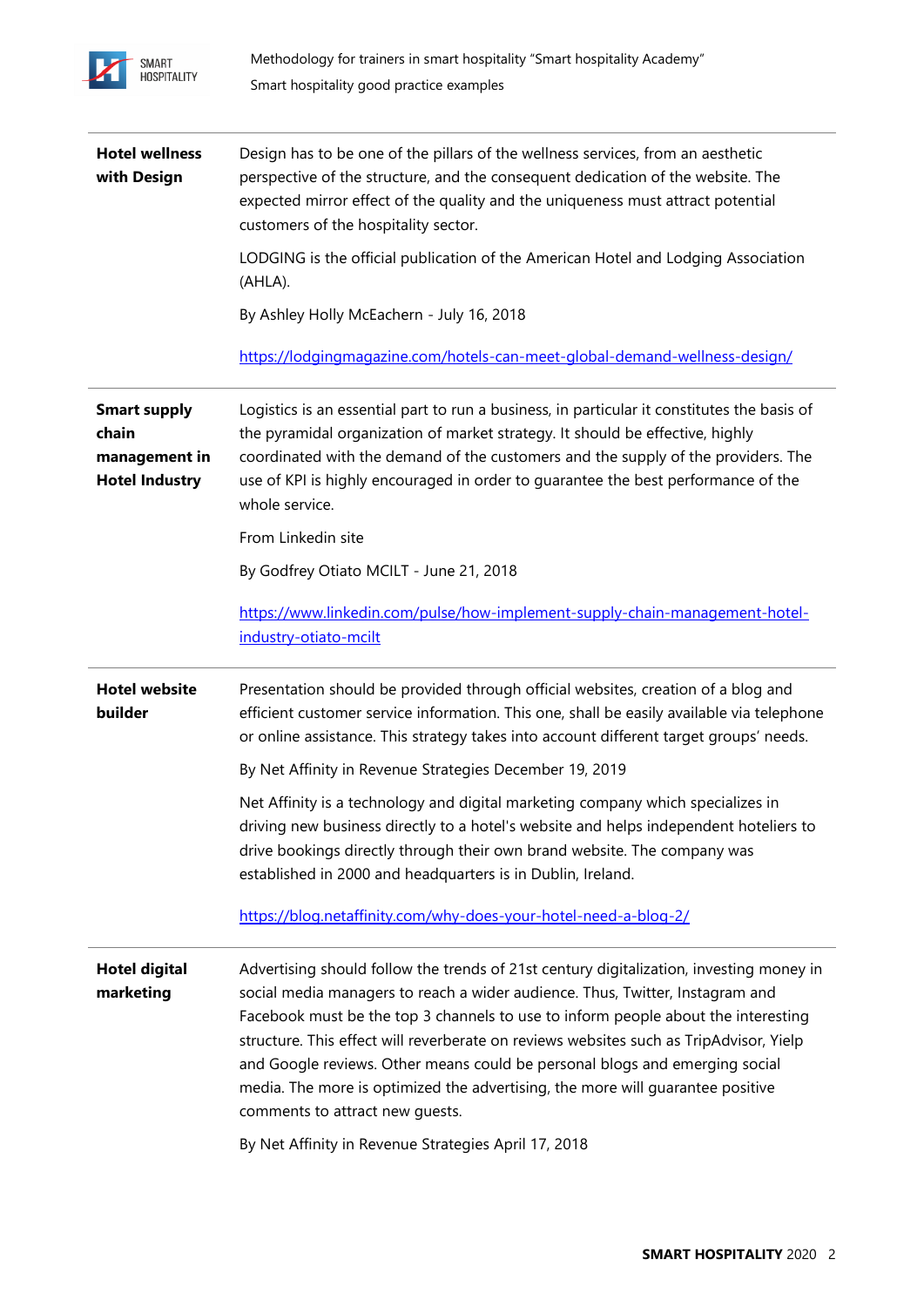

Net Affinity is a technology and digital marketing company which specializes in driving new business directly to a hotel's website and helps independent hoteliers to drive bookings directly through their own brand website. The company was established in 2000 and headquarters is in Dublin, Ireland.

<https://blog.netaffinity.com/6-hotel-tips-for-twitter/>

| <b>Smart guests</b><br>poll        | Guest polls are an efficient instrument to evaluate the customers' opinions, and to<br>create their active engagement in the activities related to wellness and hospitality.<br>Despite the common emails, which often are ignored after the departure of the<br>quests, ways such as Facebook reactions, Instagram surveys or questions, as well as<br>Google forms provided through social networks, increase the contact with the guests.<br>Tremento is a communication design company working specifically for the hospitality<br>industry.                              |
|------------------------------------|-------------------------------------------------------------------------------------------------------------------------------------------------------------------------------------------------------------------------------------------------------------------------------------------------------------------------------------------------------------------------------------------------------------------------------------------------------------------------------------------------------------------------------------------------------------------------------|
|                                    | Posted at 11:18h in Hotel, Social by Caroline                                                                                                                                                                                                                                                                                                                                                                                                                                                                                                                                 |
|                                    | https://www.tremento.com/poll-post-social-media-hotels/                                                                                                                                                                                                                                                                                                                                                                                                                                                                                                                       |
| <b>Hotel booking</b><br>engine     | Final review & assessments are useful to have a clear framework of the situation of<br>the interested structure, not only dealing with its financial activities. It is about<br>providing a broad prospectus of the functioning of the services, the personnel and<br>the structure in general.                                                                                                                                                                                                                                                                               |
|                                    | Hotel News Resource the source for hotel industry news                                                                                                                                                                                                                                                                                                                                                                                                                                                                                                                        |
|                                    | https://www.hotelnewsresource.com/article109135.html                                                                                                                                                                                                                                                                                                                                                                                                                                                                                                                          |
|                                    | https://resources.trustyou.com/c/video-review-marketing?x=DK9L-h&cn=video-                                                                                                                                                                                                                                                                                                                                                                                                                                                                                                    |
|                                    | review-marketing&ct=Video                                                                                                                                                                                                                                                                                                                                                                                                                                                                                                                                                     |
| <b>Smart network</b><br>management | Nuclias Connect by D-Link is a complete locally-managed networking solution for<br>organisations, with cost-effective scalability. Nuclias Connect is a software<br>management platform which is addressed to medium sized businesses and to people<br>with midrange IT admin expertise. It can be used either as an on-premises software<br>application, or as a cloud base solution. The company which uses this platform can<br>see live analytics, usage and reports organised by past dates, times, and locations. The<br>application is pay as you go product. (Greece) |
|                                    | D-Link produces electronic networking products providing services for the home<br>consumer, business or service provider. The above text is retrieved from D-Link<br>website.                                                                                                                                                                                                                                                                                                                                                                                                 |
|                                    | https://eu.dlink.com/gr/el/for-business/nuclias/nuclias-what-is-it/nuclias-connect                                                                                                                                                                                                                                                                                                                                                                                                                                                                                            |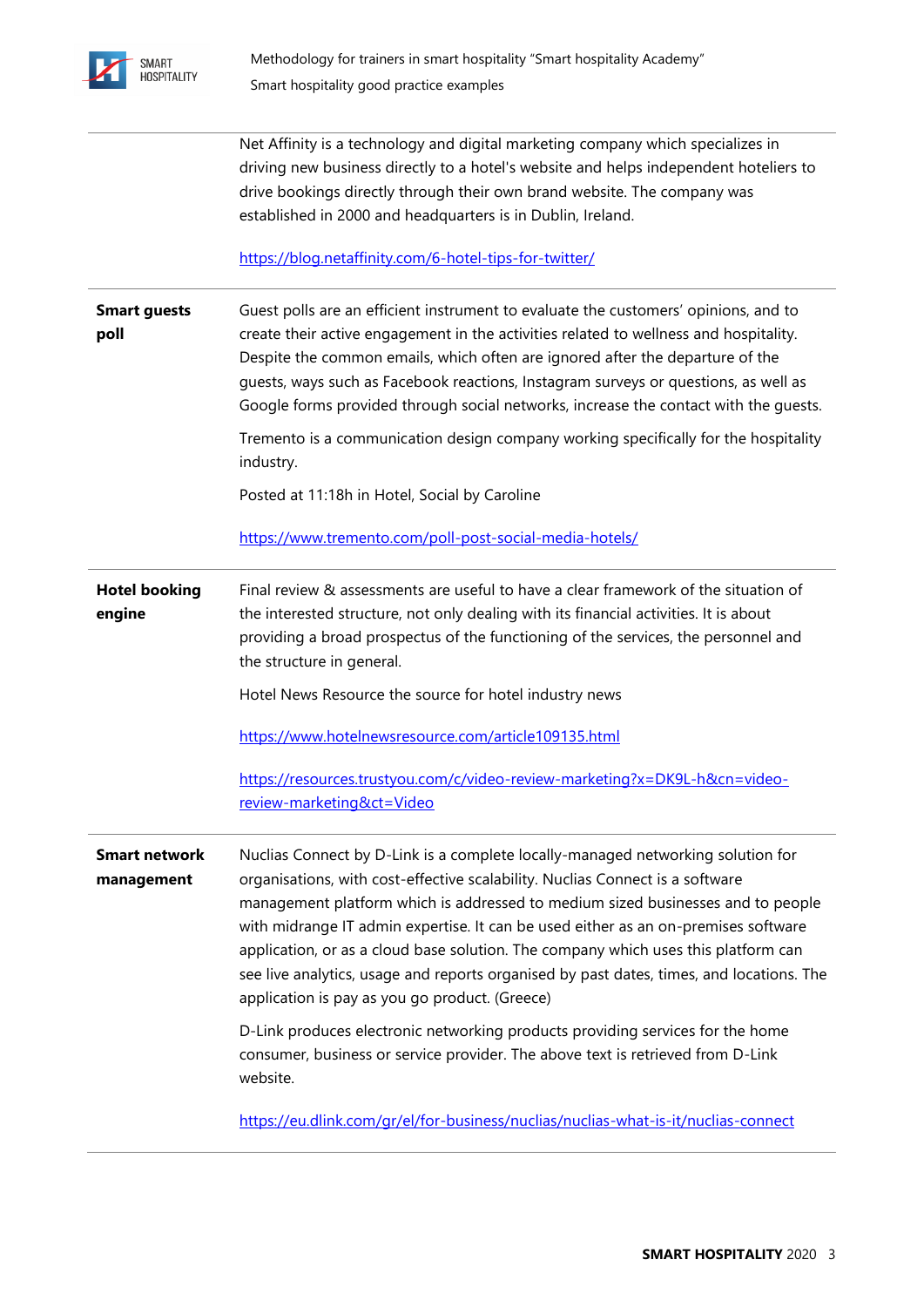

| <b>Smart property</b> | Hoteliga is a smart user – friendly system for companies' management applications                                                                                                                                                                                                                                                                |
|-----------------------|--------------------------------------------------------------------------------------------------------------------------------------------------------------------------------------------------------------------------------------------------------------------------------------------------------------------------------------------------|
| management            | and other accommodation properties including a booking engine. The Hoteliga PMS                                                                                                                                                                                                                                                                  |
| system                | (Property Management System), helps the users to have the ability to manage on<br>their own the daily operations of their property in a smart way (work remotely), even<br>with the use of a smartphone. Hoteliga is a reliable platform for hotels and vacation<br>apartments and offers multi-language support and access from any device. The |
|                       | Hoteliga is sponsored by Cosmote, a Greek communication provider. (Greece)                                                                                                                                                                                                                                                                       |
|                       | Hoteliga is a Greek company whose purpose is to offer owners of accommodation<br>property, a user-friendly and integrated platform. Hoteliga was established in 2014<br>and its headquarters is in Poland. The above text is retrieved from Hoteliga's site.                                                                                     |
|                       | Here is an official youtube promotional video: https://youtu.be/G-SlvyS1Ous                                                                                                                                                                                                                                                                      |
|                       | Some companies which uses Hoteliga solution:                                                                                                                                                                                                                                                                                                     |
|                       | Hotel Appolon in Berlin, Germany https://www.apollo.io                                                                                                                                                                                                                                                                                           |
|                       | Josephine page from Menorca, Spain http://www.menorca.com/es/                                                                                                                                                                                                                                                                                    |
|                       | Finday eco boutique hotel https://findayhotel.gr/                                                                                                                                                                                                                                                                                                |
|                       | https://www.hoteliga.com/en/products/pms                                                                                                                                                                                                                                                                                                         |

### **Module 2: Communication**

| <b>Good practice</b>                                  | <b>Description</b>                                                                                                                                                                                                                                                                                                                                               |
|-------------------------------------------------------|------------------------------------------------------------------------------------------------------------------------------------------------------------------------------------------------------------------------------------------------------------------------------------------------------------------------------------------------------------------|
| <b>Quick Booking</b>                                  | The 'Quick Booking' option lets the front office staff to book a reservation in a few<br>seconds and generates a booking/reservation number. If Reservation is not<br>Confirmed your Booking Status will be Waiting List.                                                                                                                                        |
|                                                       | Product Version from Hotel Management Software from SMART:                                                                                                                                                                                                                                                                                                       |
|                                                       | CogWave HMSV6 Enterprise(Large Hotel Property Management)                                                                                                                                                                                                                                                                                                        |
|                                                       | CogWave HMSV6 Express(Middle Size Hotel Property Management)                                                                                                                                                                                                                                                                                                     |
|                                                       | CogWave HMSV6 Genie(Small Hotel Property Management)                                                                                                                                                                                                                                                                                                             |
|                                                       | http://smartmanagementsystems.com/wp-content/uploads/2017/06/Smart-<br>Hotel.pdf                                                                                                                                                                                                                                                                                 |
| 7 Ways to Make<br><b>Your Hotel</b><br><b>Smarter</b> | One of the most important issues which you need to address on a constant basis<br>involves online quest reviews. Websites such as Booking.com and TripAdvisor can<br>make or break a hotel. In the same respect, the majority of feedback found on these<br>and other portals involves whether or not the quests felt that their needs were being<br>catered to. |
|                                                       | 1. Enhanced Connectivity to Guest Services and Staff Members                                                                                                                                                                                                                                                                                                     |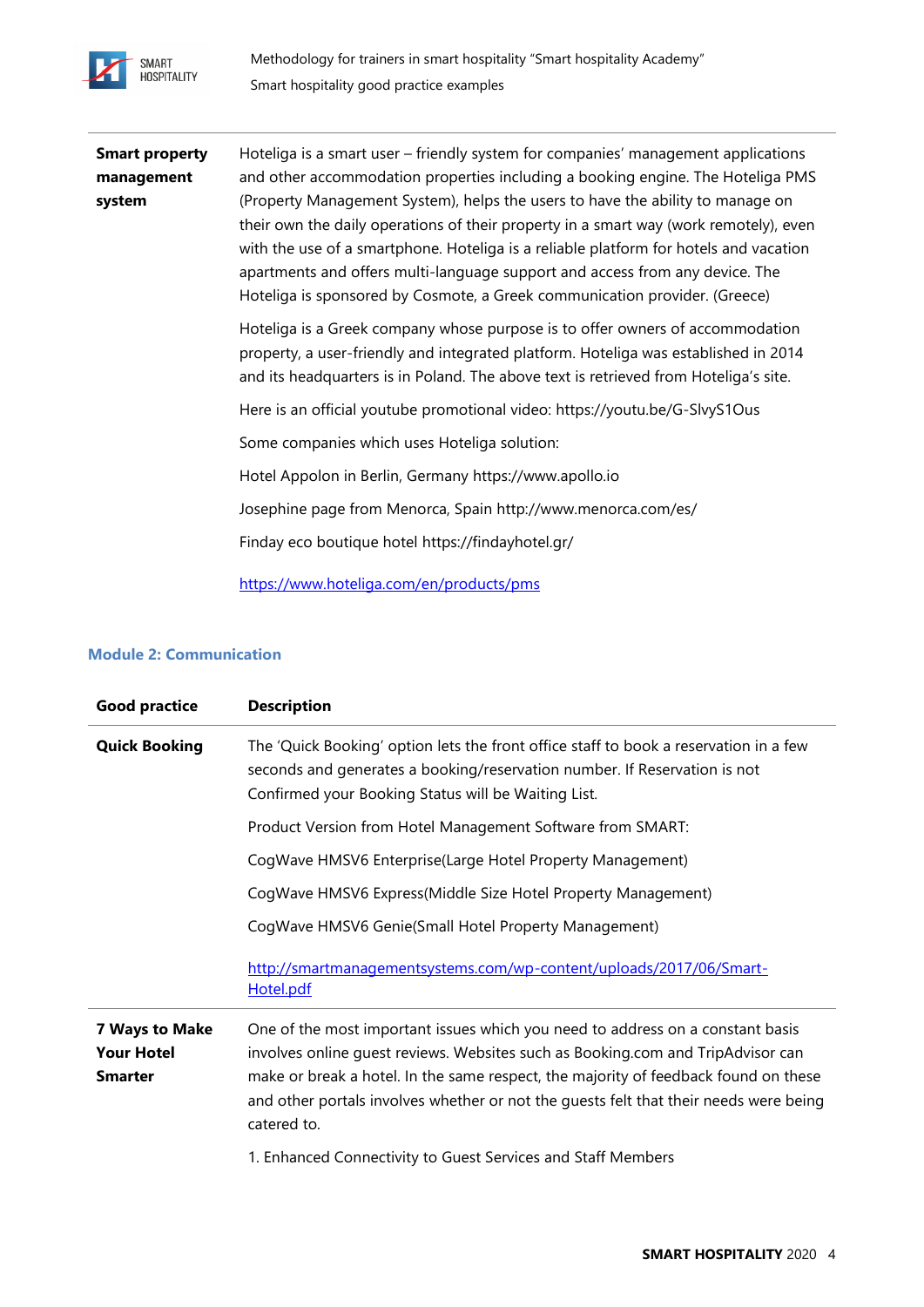

|                                                                  | 2. Intelligent Environmental and Entertainment Controls                                                                                                                                                                                                                                                                                                        |
|------------------------------------------------------------------|----------------------------------------------------------------------------------------------------------------------------------------------------------------------------------------------------------------------------------------------------------------------------------------------------------------------------------------------------------------|
|                                                                  | 3. The Inclusion of Voice-Ready Technology                                                                                                                                                                                                                                                                                                                     |
|                                                                  | 4. Smart and Interactive Maps                                                                                                                                                                                                                                                                                                                                  |
|                                                                  | 5. Personalised Forms of Entertainment                                                                                                                                                                                                                                                                                                                         |
|                                                                  | 6. The Concept of Sustainability                                                                                                                                                                                                                                                                                                                               |
|                                                                  | 7. Adopting Smart and Targeted Forms of Data Collection                                                                                                                                                                                                                                                                                                        |
|                                                                  | https://www.revfine.com/smart-hotel-system/                                                                                                                                                                                                                                                                                                                    |
|                                                                  | https://www.revfine.com/smart-hotel/                                                                                                                                                                                                                                                                                                                           |
| <b>How to Manage</b><br>in a cloud Hotel                         | Smart hotel management software improving guest in-hotel experience. Extra value<br>of HotelFriend can offer:                                                                                                                                                                                                                                                  |
| <b>Management</b>                                                | All tools from one company<br>٠                                                                                                                                                                                                                                                                                                                                |
| <b>System</b>                                                    | State-of-the-art features<br>$\bullet$                                                                                                                                                                                                                                                                                                                         |
|                                                                  | Premium Service Order app with instant payments<br>$\bullet$                                                                                                                                                                                                                                                                                                   |
|                                                                  | Integrated Channel Manager<br>$\bullet$                                                                                                                                                                                                                                                                                                                        |
|                                                                  | Own Booking Button<br>٠                                                                                                                                                                                                                                                                                                                                        |
|                                                                  | Customer Relationship Management (CRM)<br>٠                                                                                                                                                                                                                                                                                                                    |
|                                                                  | Transparent pricing with no extra costs<br>٠                                                                                                                                                                                                                                                                                                                   |
|                                                                  | https://hotelfriend.com/b/products                                                                                                                                                                                                                                                                                                                             |
| <b>Payments</b><br>platform for<br>hotels                        | Give guests a personalized experience by offering their preferred payment methods,<br>loyalty schemes, and more.                                                                                                                                                                                                                                               |
|                                                                  | https://www.adyen.com/hotel-payments                                                                                                                                                                                                                                                                                                                           |
| The right hotel<br>management<br>solutions<br>brochure           | NEC is one of the key suppliers of hotel management systems to the Hospitality<br>industry. By merging leading IT and Communication network technologies, NEC<br>deploys solutions with the scalability, capability and affordability to meet the<br>demanding and changing business needs of hotels, event centers, cruise lines and<br>travel organizations. |
|                                                                  | https://www.nec-enterprise.com/solutions/Smart-Hospitality-219                                                                                                                                                                                                                                                                                                 |
| <b>Fully Featured</b><br><b>Hospitality</b><br><b>Management</b> | Smart Hotel Software is a full featured Property Management Software Solution for<br>single or multiple Hotel and lodging businesses. Smart Hotel Software will manage<br>your reservations, deposits, check ins, check outs, guest folios, payments, sales &<br>audit reports, housekeeping, maintenance and yield management.                                |
|                                                                  | sttps://smartbotolsoftware.com/bospitality.mana                                                                                                                                                                                                                                                                                                                |

<https://smarthotelsoftware.com/hospitality-management>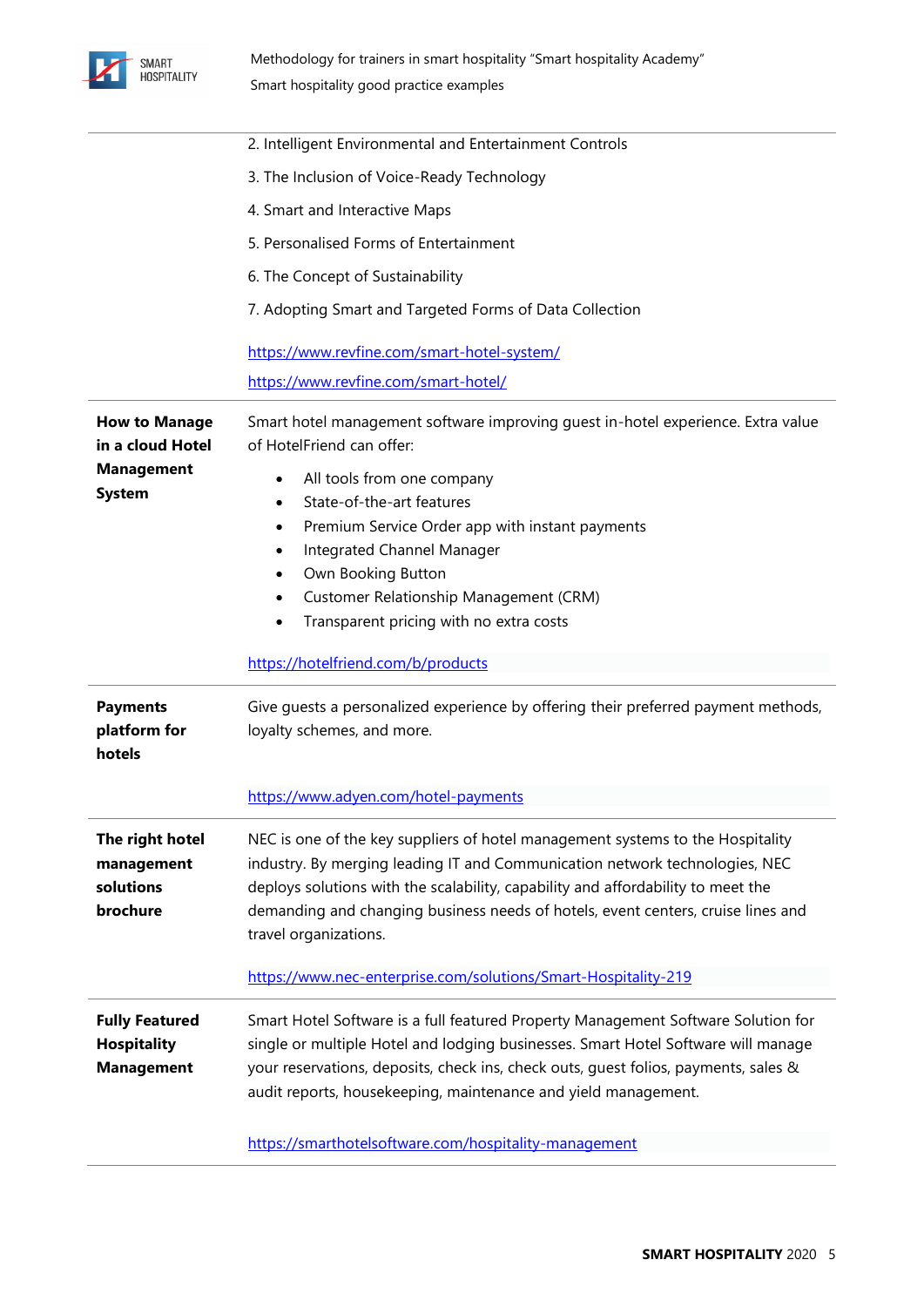

| <b>Hospitality is</b><br><b>Connected</b>                         | Smart hotel trends include voice-activated controls like Amazon's Alexa and Google<br>Home. Smart hotels are timesavers. Guests no longer have to pass by reception<br>because they can check-in and check out directly from their phones. They can use<br>their phones as room keys. All without having any human interaction.                                                                                                                               |
|-------------------------------------------------------------------|---------------------------------------------------------------------------------------------------------------------------------------------------------------------------------------------------------------------------------------------------------------------------------------------------------------------------------------------------------------------------------------------------------------------------------------------------------------|
|                                                                   | https://blog.smartvel.com/blog/smart-hotels-what-to-expect-from-the-future-of-<br>hospitality                                                                                                                                                                                                                                                                                                                                                                 |
| <b>Reception</b><br><b>Management</b>                             | Smart Hotel Control enables complete overview at the reception. From check-in to<br>check-out, all calls and signals sent by guest from their room are registered at the<br>reception. Further more - reception receives emergency signals such as flood and<br>burglary All signals are shown in real time.                                                                                                                                                  |
|                                                                   | http://4smarthotel.com/solutions/reception-management/                                                                                                                                                                                                                                                                                                                                                                                                        |
| <b>Google My</b><br><b>Business (GMB)</b><br>listing              | Booking should be easy for guests, following the standard procedure of a certified<br>structure. Guests will be able to find the position through the average online<br>research. Once it has been accomplished, online services, such as Booking.com,<br>Trivago, Expedia and so forth, will be able to localize the position of a given<br>structure, its description containing the basic information and photos and the<br>redirect to official websites. |
|                                                                   | By Net Affinity in Revenue Strategies April 25, 2018                                                                                                                                                                                                                                                                                                                                                                                                          |
|                                                                   | Net Affinity is a technology and digital marketing company which is specialized in<br>driving new business directly to a hotel's website and help independent hoteliers to<br>drive bookings directly through their own brand website. The company is<br>established in 2000 and headquarters is in Dublin, Ireland.                                                                                                                                          |
|                                                                   | https://blog.netaffinity.com/slideshare-google-my-business-for-hotels/                                                                                                                                                                                                                                                                                                                                                                                        |
| Hotel virtual<br>payment                                          | Payments, especially the virtual ones can provide benefits to both guests and hosts.<br>The easiness of the system, the timing can be assessed through the balance of the<br>quest's expectations and the quarantees for the owner of the structure.                                                                                                                                                                                                          |
|                                                                   | WEX is a global leader in supplier payment solutions, for almost 20 years and have<br>helped their customers to gain a competitive edge with simplified accounts payable<br>processing.                                                                                                                                                                                                                                                                       |
|                                                                   | by Greg Thompson Posted February 26, 2018                                                                                                                                                                                                                                                                                                                                                                                                                     |
|                                                                   | https://www.wexinc.com/insights/blog/wex-travel/ways-virtual-payments-can-<br>benefit-hotels/                                                                                                                                                                                                                                                                                                                                                                 |
| <b>Facial Recognition</b><br>Check-in in<br><b>Marriott China</b> | Issuing an account, whether before or during the stay of the guests will be designed<br>according to the most comfortable and fastest option available. It can be possible<br>through the traditional creation of a virtual personal account or through the latest<br>technologies, namely facial recognition.                                                                                                                                                |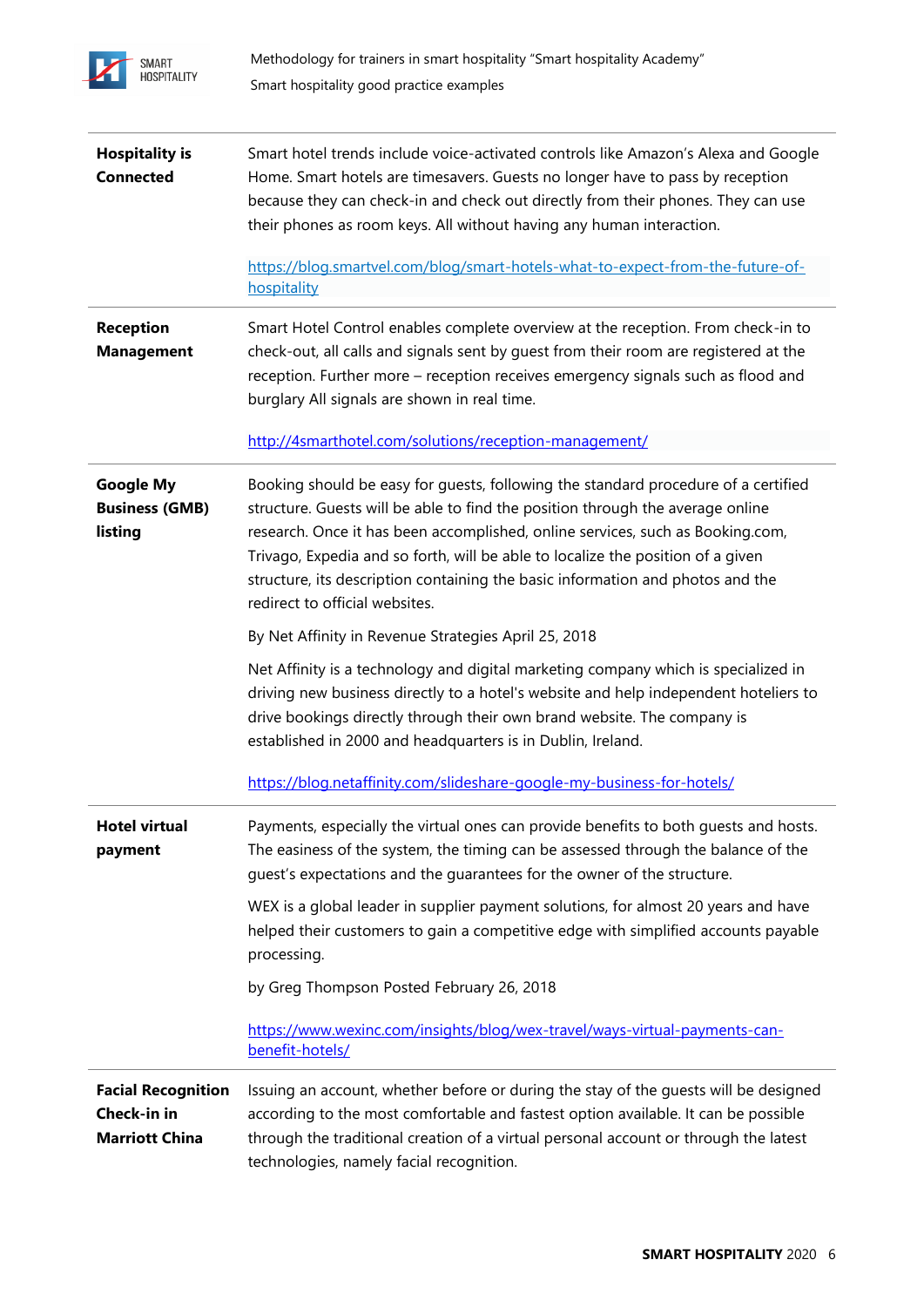

| <b>JW Marriot Sahar</b><br>- Smart Hotel<br><b>Room</b>         | Revfine.com is a knowledge platform for the hotel, hospitality and travel industry<br>with practical tips to optimise revenue. This platform created in 2017. Mr. Martijn<br>Barten, is the founder of Revfine.com.                                                                                                                                       |
|-----------------------------------------------------------------|-----------------------------------------------------------------------------------------------------------------------------------------------------------------------------------------------------------------------------------------------------------------------------------------------------------------------------------------------------------|
|                                                                 | Las Vegas Hotels Go High Tech<br>$\bullet$<br>Voice control devices with amazon alexa<br>٠<br>Hilton and Marriott connected rooms<br>٠<br>A Virtual Honeymoon to London and Hawaii<br>Visit Hamilton Island in 360° Virtual Reality with Qantas                                                                                                           |
|                                                                 | https://www.revfine.com/technology-trends-hospitality-industry/                                                                                                                                                                                                                                                                                           |
|                                                                 | https://www.revfine.com/facial-recognition-hospitality-industry/                                                                                                                                                                                                                                                                                          |
|                                                                 | https://www.youtube.com/watch?v=zb0_dEAW0QI                                                                                                                                                                                                                                                                                                               |
|                                                                 | https://www.youtube.com/watch?v=DAMiV i46hs                                                                                                                                                                                                                                                                                                               |
|                                                                 | https://www.youtube.com/watch?v=GRFhcWqFD8q                                                                                                                                                                                                                                                                                                               |
|                                                                 | https://youtu.be/i6yMqXLnpN4                                                                                                                                                                                                                                                                                                                              |
|                                                                 | https://youtu.be/lJype TafRk                                                                                                                                                                                                                                                                                                                              |
| <b>Bookboost Guest</b><br>messaging<br><b>EVA Hotel digital</b> | Informing guests is a fundamental step to take into account, when there is the first<br>contact with the concerned structure. It means showing interests towards them<br>before their arrival, creating a positive attitude and a cosy atmosphere. Connecting                                                                                             |
| <b>Receptionist</b>                                             | on a personal level, can improve the outcome of the experience, and also address<br>better the future guests.                                                                                                                                                                                                                                             |
| <b>Becheckin digital</b><br>key and room<br>energy              | Hotel management is a portal for hotels management solutions, like on line booking<br>engine, website design, etc.                                                                                                                                                                                                                                        |
| management                                                      | Article Posted in Hotel Management                                                                                                                                                                                                                                                                                                                        |
|                                                                 | https://www.siteminder.com/r/trends-advice/hotel-management/ways-improve-<br>guest-services-hotel/                                                                                                                                                                                                                                                        |
|                                                                 | https://appstore.siteminder.com/apps/bookboost                                                                                                                                                                                                                                                                                                            |
|                                                                 | https://appstore.siteminder.com/apps/eva-hotel-receptionist                                                                                                                                                                                                                                                                                               |
|                                                                 | www.digieva.net                                                                                                                                                                                                                                                                                                                                           |
|                                                                 | https://www.becheckin.com/en/index                                                                                                                                                                                                                                                                                                                        |
| <b>Smart promotion</b><br>technics                              | Promotions should be decided according a given period of the year or festivity.<br>Moreover, the area and the target category have to emerge as guidelines, in order<br>to provide efficient coupons and discounts. The distribution channels can be the<br>traditional ones, as well as the virtual ones, using ad-hoc platforms and social<br>networks. |
|                                                                 | Article by Evangelos Christou in Journal of Hospitality Marketing & Management<br>20(7):814-829 · October 2011                                                                                                                                                                                                                                            |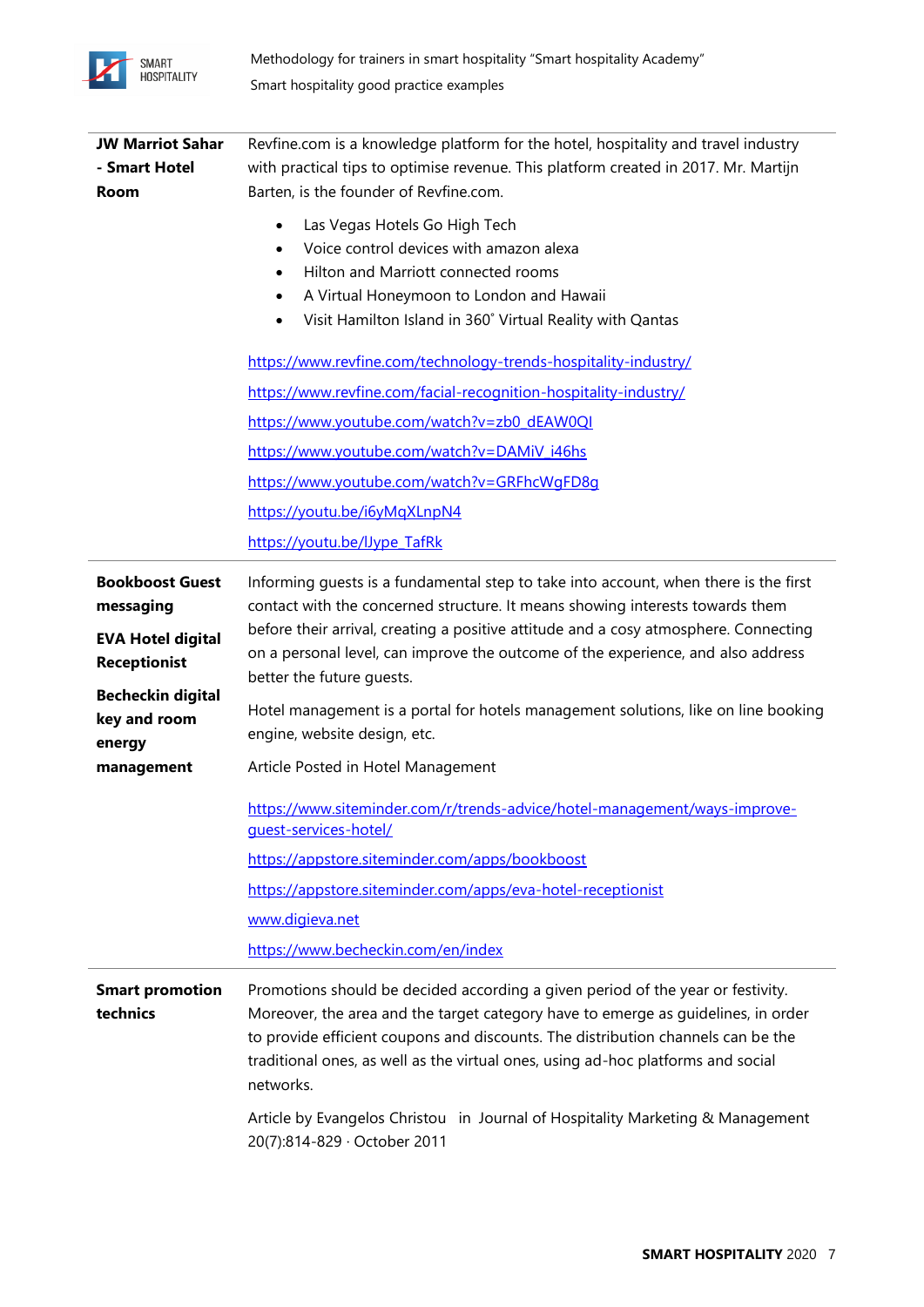

|                                                                       | <b>Promotions</b>                                                                                                                                                                                                                                                                                                                                                                                                                                                                                                                                                                                                                                                                                                                    |
|-----------------------------------------------------------------------|--------------------------------------------------------------------------------------------------------------------------------------------------------------------------------------------------------------------------------------------------------------------------------------------------------------------------------------------------------------------------------------------------------------------------------------------------------------------------------------------------------------------------------------------------------------------------------------------------------------------------------------------------------------------------------------------------------------------------------------|
|                                                                       | https://www.wordstream.com/blog/ws/2018/08/13/google-ads-mobile-benchmarks                                                                                                                                                                                                                                                                                                                                                                                                                                                                                                                                                                                                                                                           |
| <b>Hotel Concierge</b><br><b>App guests</b><br>revenue<br>accelerator | Newsletter can be a powerful tool to reach guests and new ones. If possible, a<br>structure should provide a regular short assessment to its customers. In addition, the<br>positioning of a given structure in the main newsletter concerning hotel sector can<br>be another option to gain visibility.                                                                                                                                                                                                                                                                                                                                                                                                                             |
| <b>Smart CONNECT</b><br>for PMS                                       | Hotel Concierge App guests can book hotel rooms, services, and deals, change<br>delivery details, make mobile check-in and -out faster and chat with the staff<br>directly. It brings travel experience to a new, digital level.                                                                                                                                                                                                                                                                                                                                                                                                                                                                                                     |
|                                                                       | By Social Tables February 2020                                                                                                                                                                                                                                                                                                                                                                                                                                                                                                                                                                                                                                                                                                       |
|                                                                       | https://www.socialtables.com/blog/hospitality/hotel-newsletters/                                                                                                                                                                                                                                                                                                                                                                                                                                                                                                                                                                                                                                                                     |
|                                                                       | http://www.hotelinteractive.com/subscribe.aspx                                                                                                                                                                                                                                                                                                                                                                                                                                                                                                                                                                                                                                                                                       |
|                                                                       | https://hotelfriend.com/b/hotel-mobile-app                                                                                                                                                                                                                                                                                                                                                                                                                                                                                                                                                                                                                                                                                           |
|                                                                       | https://www.smarthotel.nl/en/smartconnect-for-pms/                                                                                                                                                                                                                                                                                                                                                                                                                                                                                                                                                                                                                                                                                   |
| <b>Property</b><br>management<br>software                             | Accounting can be complex, due to the set of challenges that implies. A centralized<br>system should operate and be available from every device of the hotel staff,<br>monitoring all the revenues and expenditures related to the management of the<br>hotel and its components.<br>Hotel Management is a hospitality industry's magazine and it covers hotel<br>investment, development, operations, design, technology, brand strategies, etc.<br>by Alicia Hoisington Apr 2, 2018 10:21pm<br>https://www.hotelmanagement.net/property-management/4-challenges-and-<br>solutions-to-hotel-accounting<br>https://www.hotelmanagement.net/property-management/4-challenges-and-<br>solutions-to-hotel-accounting                    |
| <b>Beekeeper</b><br>operational<br>communication<br>platform          | Beekeeper and Whispr launched a new app that gives housekeepers step-by-step<br>cleaning instructions in line with Centers for Disease Control and Prevention<br>quidelines for COVID-19. Hotels can activate the "Cleaning Task Lists" by Whispr app<br>for free if they are already Beekeeper users.<br>The app is being used by Marriott International and Hilton properties in certain parts<br>of the United States. Beekeeper expects to extend it to further properties in Ireland,<br>Germany, the U.K. and China next week.<br>By Chuck Dobrosielski Mar 25, 2020 10:00am<br>https://www.hotelmanagement.net/tech/beekeeper-whispr-launch-covid-19-<br>cleaning-app<br>https://apps.apple.com/us/app/whispr-ai/id1465963786 |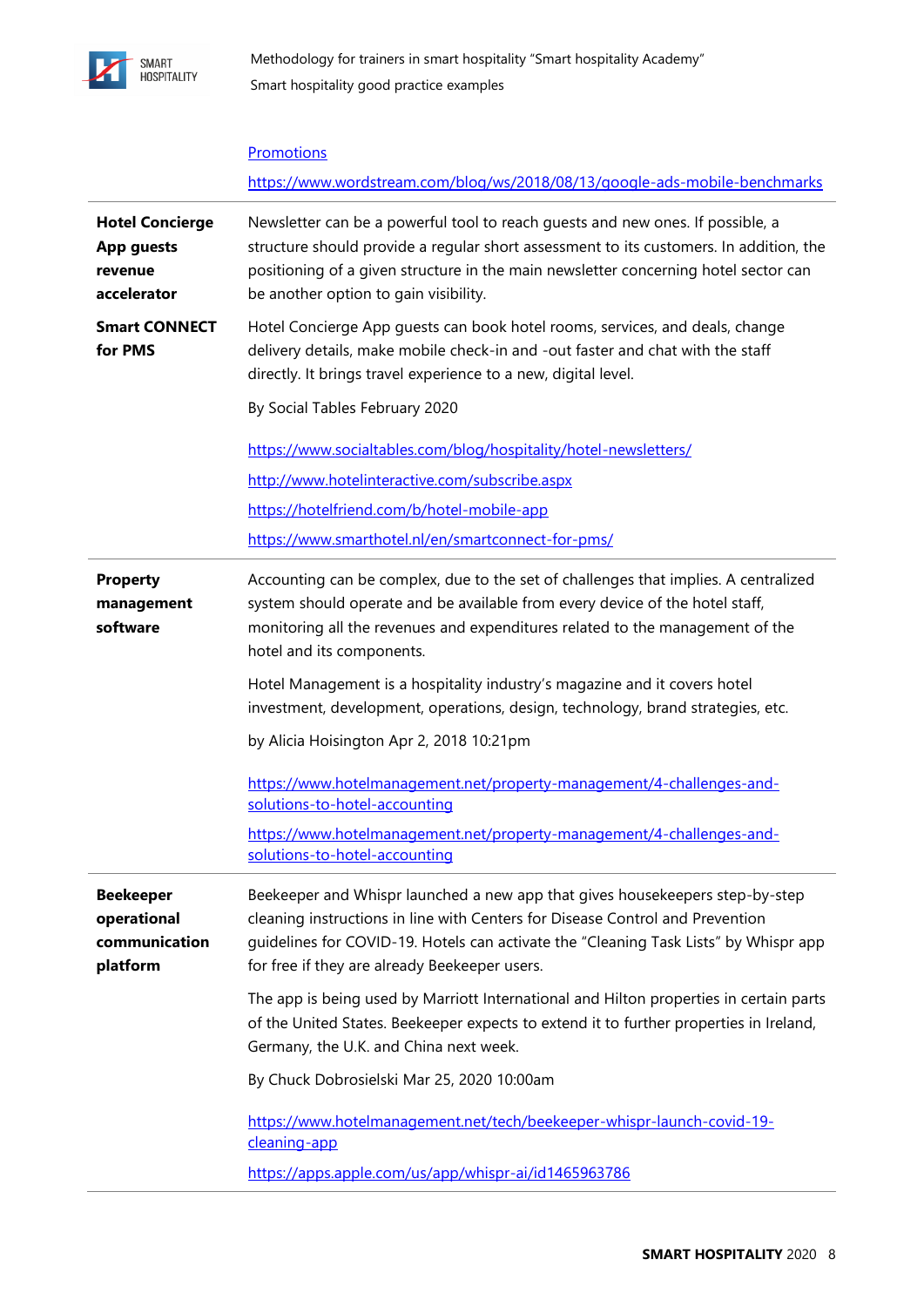

### <https://www.beekeeper.io/en>

| <b>Smart hardware</b><br>device for hotels<br><b>Galaxy Lithium</b><br><b>Ion Battery</b><br><b>Systems</b> | EcoStruxure is Schneider Electric's IoT-enabled, plug-and-play, open, interoperable<br>architecture and platform. Innovative solutions in electrical distribution, fire<br>protection HVAC and BMS systems, access and lighting control, on at Every Level<br>from Connected Products to Edge Control, and Apps, Analytics and Services. The<br>target market includes online travel agencies, hotel on the go, experience seeking<br>travellers, etc. The Ecostruxure provides best customer satisfaction, operational<br>efficiency, energy and sustainability performance. The innovative product is Lion<br>battery in UPS (Greece).<br>By Schneider Electric website, Feb. 2020<br>https://www.se.com/ww/en/work/campaign/innovation/overview.jsp<br>https://youtu.be/ZGrch1-Wm9A<br>https://www.se.com/ww/en/product-range-presentation/66102-galaxy-lithium-ion-<br>battery-systems/?filter=business-3-critical-power%2C-cooling-and-racks#tabs-top |
|-------------------------------------------------------------------------------------------------------------|------------------------------------------------------------------------------------------------------------------------------------------------------------------------------------------------------------------------------------------------------------------------------------------------------------------------------------------------------------------------------------------------------------------------------------------------------------------------------------------------------------------------------------------------------------------------------------------------------------------------------------------------------------------------------------------------------------------------------------------------------------------------------------------------------------------------------------------------------------------------------------------------------------------------------------------------------------|
| <b>Mobile money</b><br>service                                                                              | M-Pesa is Africa's most successful mobile money service by Vodafone. It provides<br>access to financial services to the millions of people who have a mobile phone, but<br>do not have or have only limited access to a bank account. M-Pesa provides people<br>with a safe, secure and affordable way to send and receive money, top-up airtime,<br>make bill payments, receive salaries, get a short-term loan and much more.<br>By Vodafone website, Feb. 2020<br>https://www.vodafone.com/what-we-do/services/m-pesa<br>https://www.vodafone.com/content/dam/vodcom/images/m-<br>pesa/video/What If Mpesa 16 9.mp4                                                                                                                                                                                                                                                                                                                                     |
| <b>TV management</b><br>entertainment                                                                       | Soft AP by LG means software enabled Access Point. This "virtual" Wi-Fi feature<br>executes by software working on the device to create a wireless hotspot. LG<br>Commercial Smart TV enables guests to share secured content sharing between TV<br>and their own devices when Soft AP is on.<br>By LG website, Feb. 2020<br>https://www.lg.com/global/business/information-display-hospitality-healthcare                                                                                                                                                                                                                                                                                                                                                                                                                                                                                                                                                 |

### **Module 3: Accommodation**

| <b>Good practice title Description</b> |                                                                                                                                                                                                                                                                                                                                               |
|----------------------------------------|-----------------------------------------------------------------------------------------------------------------------------------------------------------------------------------------------------------------------------------------------------------------------------------------------------------------------------------------------|
| <b>Augmented reality</b>               | Augmented reality is intended to enhance the physical environment of the end user<br>via devices such as smartphones and tablets. Some applications within the hotel<br>sector include offering in-house interactive elements (such as maps and points of<br>interest), providing a digital history of the property and supplying quests with |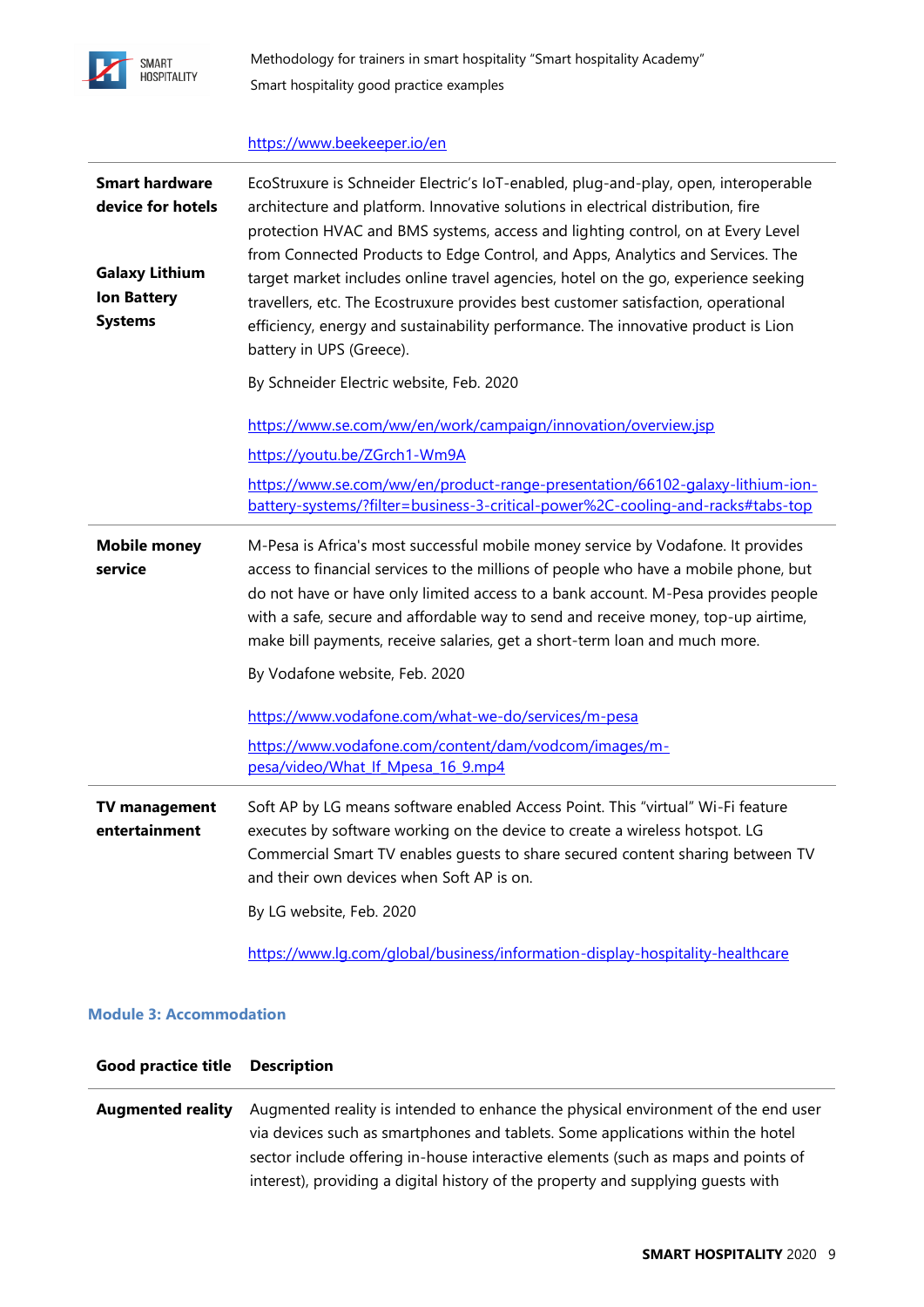

|                          | relevant information when they are located within certain areas of the hotel (such as<br>a menu if they happen to enter a restaurant).                                                                                                                                                                                                   |
|--------------------------|------------------------------------------------------------------------------------------------------------------------------------------------------------------------------------------------------------------------------------------------------------------------------------------------------------------------------------------|
|                          | https://www.ehl.edu/en/about-ehl/innovation                                                                                                                                                                                                                                                                                              |
|                          | https://www.youtube.com/watch?v=H VxlcdP0Kk                                                                                                                                                                                                                                                                                              |
| <b>Digital Concierge</b> | At many hotels, quest can now communicate their needs to the staff through a<br>smartphone. Imagine asking for more towels or a late check-out without getting out<br>of bed. That's what this technology will soon allow all hotel guests to do.                                                                                        |
|                          | A digital concierge powered by AI that is able to collect guest feedback, answer<br>FAQs and create personalised itineraries, improving the overall guest experience.                                                                                                                                                                    |
|                          | Hotels that implemented digital concierge:                                                                                                                                                                                                                                                                                               |
|                          | Dorsett Hospitality International (DHI) is one of Asia's fastest-growing<br>$\bullet$<br>international hotel groups https://www.dorsett.com/                                                                                                                                                                                             |
|                          | Scandic is the largest Nordic hotel operator with a network of about 280<br>$\bullet$<br>hotels with 55,000 rooms in six countries<br>https://www.scandichotelsgroup.com/en/in-brief/                                                                                                                                                    |
|                          | Marco Polo hotels provide their guests with a unique travel experience<br>$\bullet$<br>which embraces the local charm and the adventure of travel with the deeply<br>instilled elegance and warmth of the in-house culture of Marco Polo hotels<br>the-ascott.com                                                                        |
|                          | https://www.youtube.com/watch?v=gs3zTP4m8Fo                                                                                                                                                                                                                                                                                              |
|                          | https://www.youtube.com/watch?v=69KgynWs7CA                                                                                                                                                                                                                                                                                              |
|                          | https://www.youtube.com/watch?v=CeCYXCPUSdc                                                                                                                                                                                                                                                                                              |
|                          | https://www.youtube.com/watch?v=n3Au6 zJu4g                                                                                                                                                                                                                                                                                              |
|                          | https://www.youtube.com/watch?time_continue=43&v=Eww781DikRU&feature=e<br>mb title                                                                                                                                                                                                                                                       |
|                          | https://www.mediaconcepts.com/mobile-concierge.html                                                                                                                                                                                                                                                                                      |
|                          | https://www.youtube.com/watch?v=2x4mgLHI Ew                                                                                                                                                                                                                                                                                              |
| <b>Keyless Entry:</b>    | Gone are the days of losing a key card and being locked out of a room. In modern<br>hotels, a guest's smartphone will soon replace the cards that we currently use to<br>unlock hotel doors. In fact, some major hotel groups are using this technology<br>already. Starwood Hotels provide keyless entry to guests through its SPG app. |
|                          | Hotels that already implemented keyless entry:                                                                                                                                                                                                                                                                                           |
|                          | Coast Canmore Hotel & Conference Centre<br>$\bullet$<br>The Woodmark Hotel<br>$\bullet$<br>Martin Resorts<br>The Clarendon Hotel<br>$\bullet$                                                                                                                                                                                            |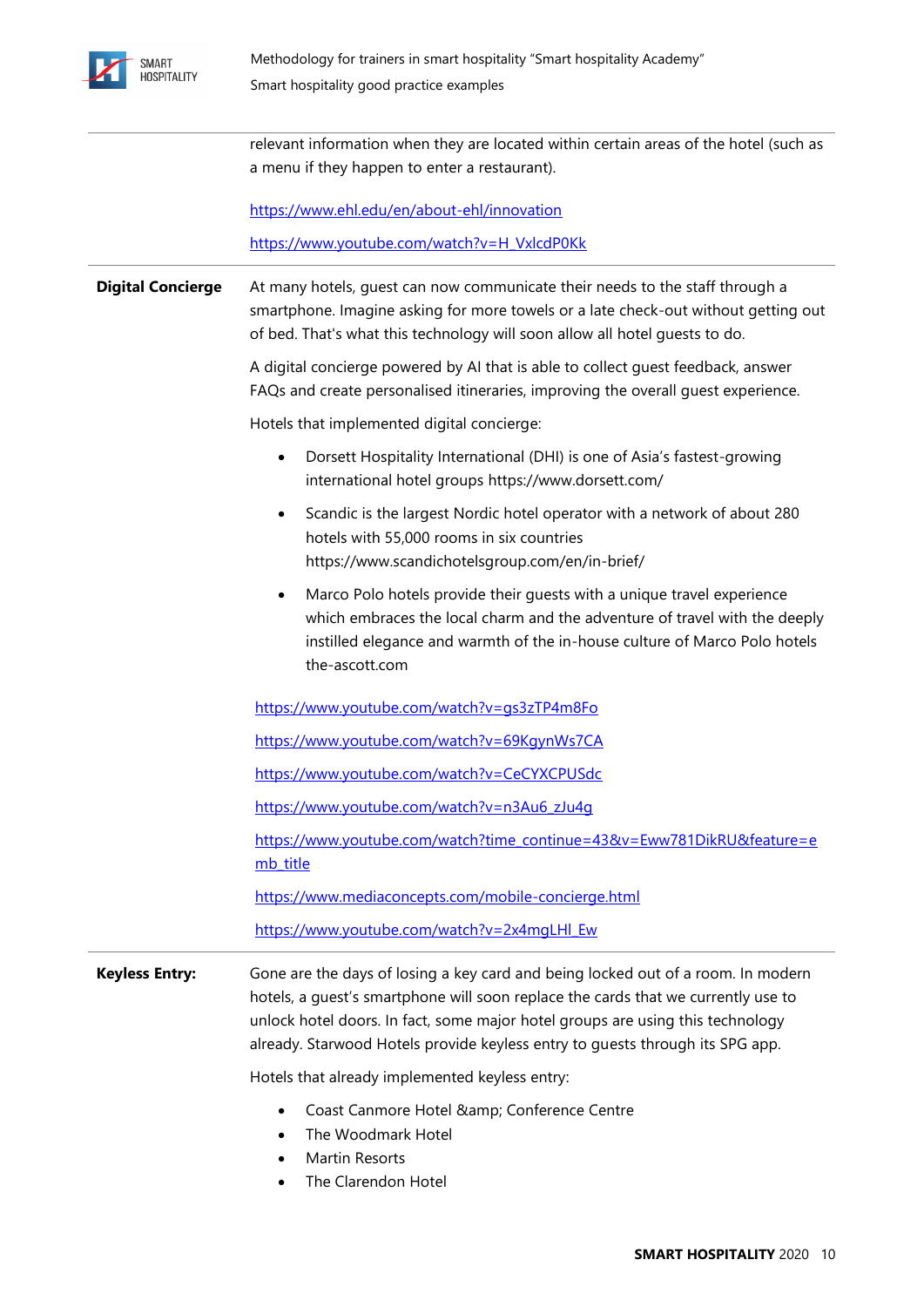

|  | Silversmith Hotel |  |
|--|-------------------|--|
|--|-------------------|--|

https://www.youtube.com/watch?v=e60bAfR4\_O4 https://www.youtube.com/watch?v=NPr15d1K7dw https://www.openkey.co/hotels-keyless-entry-next-level/

**Smart Mirror** Behind a great hotel there is always a great team and a customer orientated strategy that takes care of details that can make the difference between just spending the night in a hotel room and a memorable experience. Imagine watching TV in the bathroom mirror during your stay. This is already a reality at several luxury hotels across the globe, where guests can watch high-definition TV in mirrors, usually while enjoying a bathroom, sauna, or swimming pool.

> SMART Mirrors transform the bathroom vanity into a personalized digital hub, enabling you to be more efficient and effective every single day. The SMART Mirror is designed with an interactive touch and voice-to-text controlled display that is fully customizable and highly capable. The user interface allows you to create your own custom SMART Mirror dashboards featuring your favorite apps and widgets from the Google PlayStore. The SMART Mirror offers the convenience of bringing your calendar, weather, email, music, social media, video streaming, home control, live TV and more to the bathroom mirror.

Hotels that implemented this technology:

- Renaissance Hotel
- Dream South Beach Hotel
- The Jefferson Hotel

Companies that produce Smart Mirrors:

- https://www.seura.com/
- https://www.myqaio.com/es/

https://www.youtube.com/watch?v=XBKoRxt-iLw

https://www.youtube.com/watch?v=8Pvg559znlA

https://www.seura.com/projects

**Robots Hotels** across the country are rushing to introduce robots with the promise of enhancing the guest experience and increasing efficiency. The automated companions can do everything from make and pick up deliveries to help guests find their way around.

### **Hilton Los Angeles Hotel**

Hilton Worldwide is pleased to introduce "Connie", the result of our collaboration with IBM. Connie is the first Watson-enabled robot concierge in the hospitality industry, and is currently being piloted at the Hilton McLean in Virginia. Connie draws on domain knowledge from Watson and WayBlazer to inform guests on local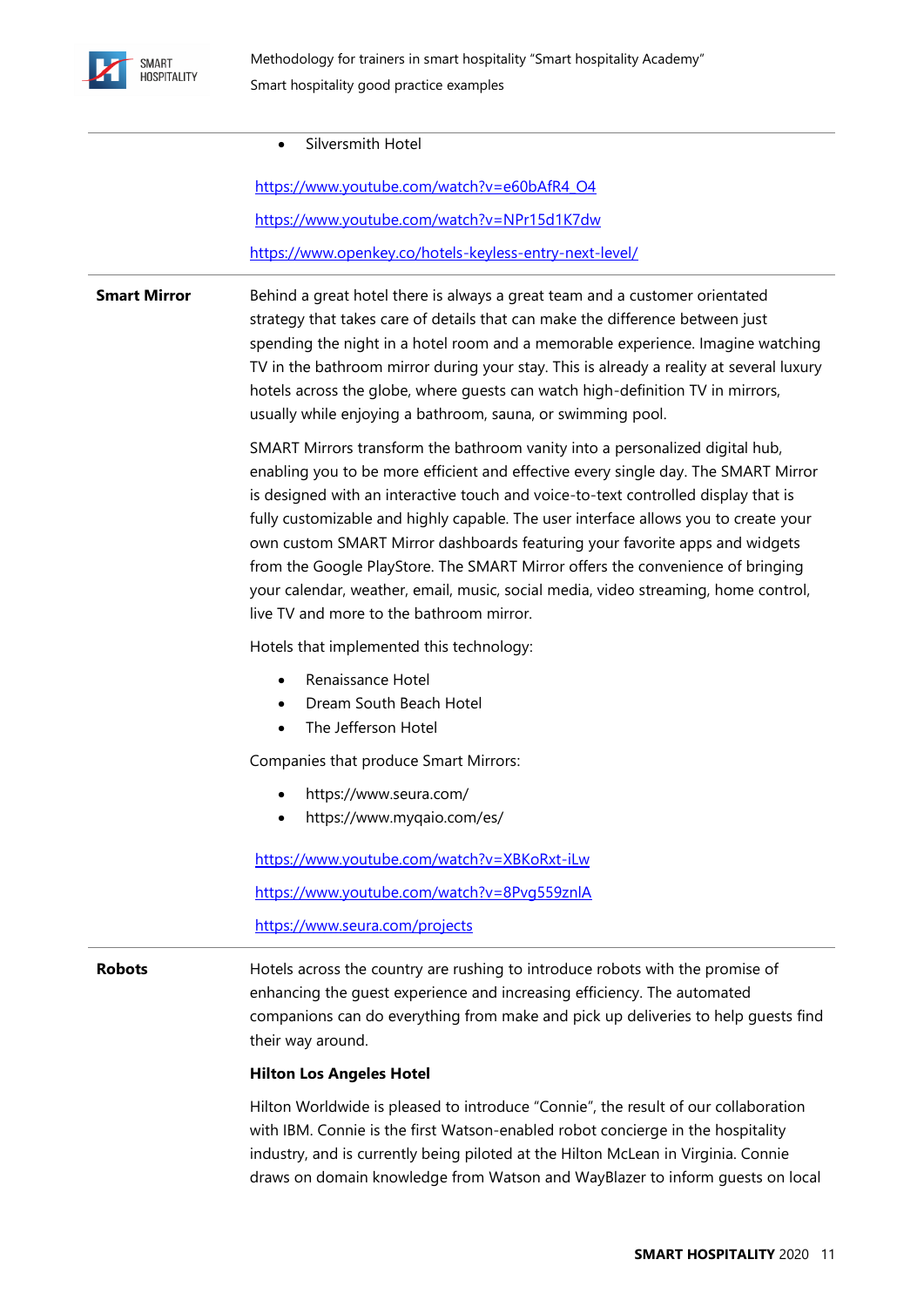

tourist attractions, dining recommendations and hotel features and amenities. Connie, named for Hilton's founder Conrad Hilton, marks the first time IBM has developed a Watson-enabled robot for the hospitality market.

Connie will work side-by-side with Hilton's Team Members to assist with visitor requests, personalize the guest experience and empower travelers with more information to help them plan their trips.

### **Sheraton Los Angeles Hotel**

The Sheraton Los Angeles San Gabriel Hotel, opening in January 2018, will be the first in the U.S. hotel industry to tout eight TUG robots. The robots were developed by Aethon, a provider of autonomous mobile robots. Known for its trusted service in healthcare, Aethon's robots will be introduced at Sheraton's newest Los Angeles property, located in San Gabriel, ten miles from downtown Los Angeles. Visitors to the 288-room stylish hotel will be greeted by Aethon's four-foot high, friendlylooking innovative TUG robots whether looking for directions to elevators or receiving an in-room delivery.

"Having eight robots is a first for the U.S. hotel industry, and we know our TUG robots will be an approachable, cutting-edge addition to the world-class service guests expect at Sheraton properties," said Wanda Chan General Manager. "Robots are the next wave of hospitality technology and we believe our overnight guests and those in the local San Gabriel community will find the robots to be intriguing and fun."

The TUG robots have a proven track record of success in hospitals globally by making more than 50,000 deliveries each week. The robots will easily navigate through the hotel using an internal built-in map. TUG robots also have sensors that will allow them to safely move around people and obstacles, and they will use the hotel's WiFi system to communicate with elevators and automatic doors.

<https://www.youtube.com/watch?v=ifgf6bZhxiE&feature=youtu.be> https://www.youtube.com/watch?v=bsXRfZPo3Mw

https://aethon.com/

| Hotel                             | Heat supply can be a very costly factor while running a business, especially in                                                                                   |
|-----------------------------------|-------------------------------------------------------------------------------------------------------------------------------------------------------------------|
| environmental                     | hospitality structure. The ideal plan must combine eco-sustainability and money-                                                                                  |
| management                        | saving through renewable energy sources, according to the European Commission                                                                                     |
| <b>Heat management</b>            | reports about the Tourism Sector.                                                                                                                                 |
| system                            | EU publication 7.4 Efficient applications of heat pumps and geothermal                                                                                            |
| innovative<br>controlling service | heating/cooling, Joint and Research Centre (JRC), 2017. This best practice is an<br>extract from the report Best Environmental Management Practice in the Tourism |
| for air condition<br>units        | Sector.                                                                                                                                                           |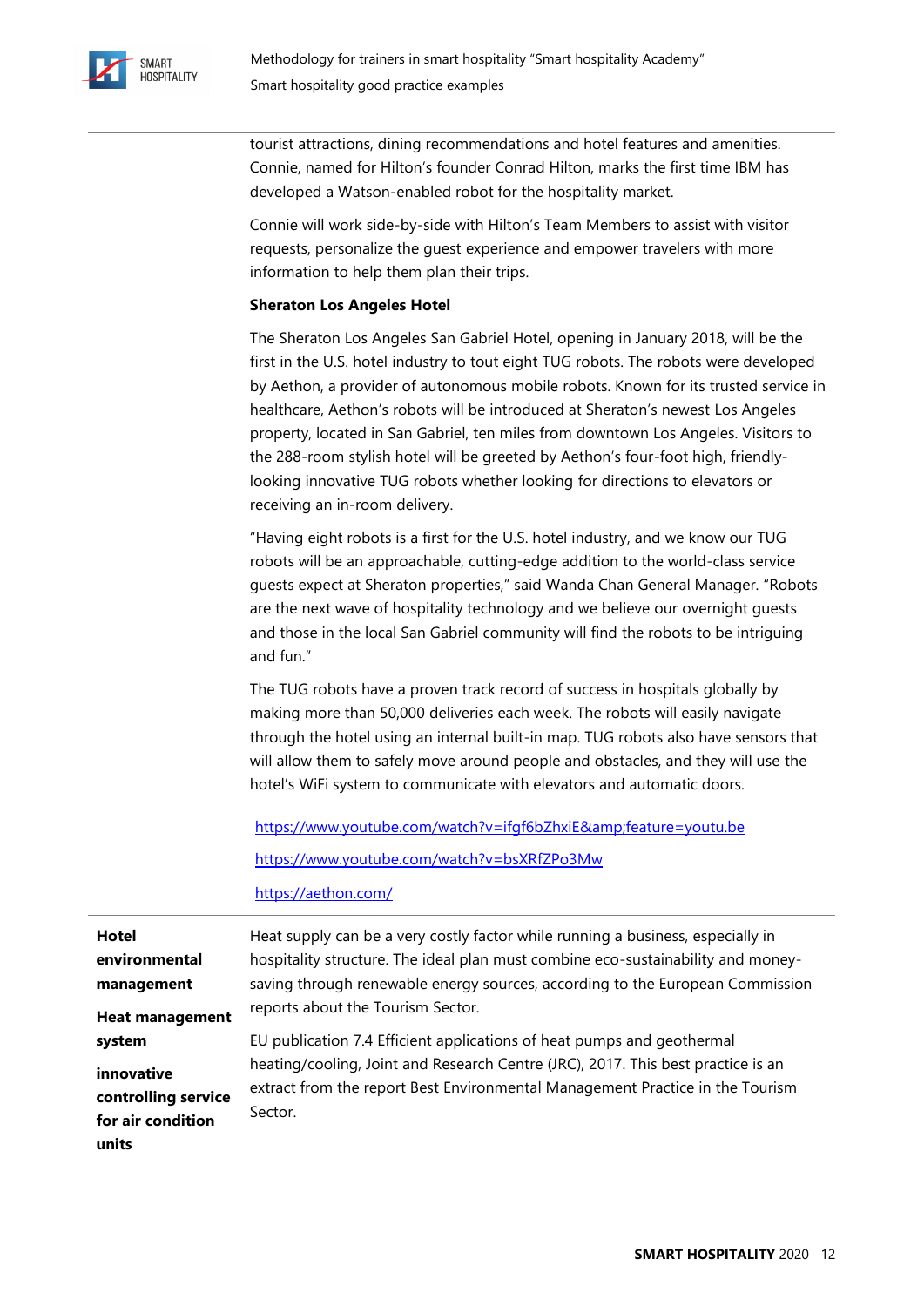

|                                                                     | Energy Upgrading of Hotel PLAZA in Kalamata with Solar Thermal system, Heat<br>Pumps and Smart Control of Heating - Air Conditioning & Production of DHW<br>Systems, with savings of $\epsilon$ 20,000 per year and depreciation in less than 2 years                                                             |
|---------------------------------------------------------------------|-------------------------------------------------------------------------------------------------------------------------------------------------------------------------------------------------------------------------------------------------------------------------------------------------------------------|
|                                                                     | https://www.andrianos.gr/en/news/latest-news-joomla/energy-upgrading-of-hotel-<br>plaza-in-kalamata-with-solar-thermal-system-heat-pumps-smart-control-of-<br>heating-air-conditioning-production-of-dhw-systems-with-a-savings-of-<br>%E2%82%AC-20%2C000-per-year-and-depreciation-in-less-than-2-years          |
|                                                                     | Hotel menu Pro                                                                                                                                                                                                                                                                                                    |
|                                                                     | A central control system though a one remote control is available at Passion ECO<br>air-condition series. This remote control allows the administrator to control up to 64<br>air condition units.                                                                                                                |
|                                                                     | https://www.inventorairconditioner.com/control-system-of-air-conditioners-hotel-<br>menu                                                                                                                                                                                                                          |
|                                                                     | https://ec.europa.eu/environment/emas/takeagreenstep/pdf/BEMP-7.4-FINAL.pdf                                                                                                                                                                                                                                       |
|                                                                     | https://www.andrianos.gr/en/                                                                                                                                                                                                                                                                                      |
|                                                                     | https://www.inventorairconditioner.com/control-system-of-air-conditioners-hotel-<br>menu                                                                                                                                                                                                                          |
| Air conditioning<br>unit with<br>asymmetrical<br>high-capacity heat | Air ventilation is crucial in the wellness experience and it must fit with the room or<br>suite parameters. Hotel energy should be regulated in order to guarantee a proper<br>environment for customers, as well as the right investment by the structure that<br>must avoid excessively expensive expenditures. |
| exchanger                                                           | 2020 Feb, By website of Menerga company which is a high-tech engineering<br>company that provides energy-efficient air conditioning, ventilation, heating and<br>cooling. We reduce energy consumption and energy demand of new and existing<br>buildings.                                                        |
|                                                                     | https://www.menerga-adria.com/energetics/ventilation-air-conditioning-according-<br>type-building-space/hotel-ventilation/                                                                                                                                                                                        |
| <b>Smart Hotel</b><br>automation<br>solution                        | Smart hotel climate control Smart Hotel Control is a smart room management<br>system based on C series of microcontrollers. It's a flexible solution applicable for<br>different size hotels – from small inns to luxurious hotels.                                                                               |
|                                                                     | 2020 Feb, By website of EUROICC Company which is a producer of controllers and<br>designer of automation solutions.                                                                                                                                                                                               |
|                                                                     | http://4smarthotel.com/featured_post/climate-control/                                                                                                                                                                                                                                                             |
| <b>Mobile face</b><br>recognition<br>control                        | Face recognition door lock. Smart digital dynamic face recognition door lock access<br>control system.                                                                                                                                                                                                            |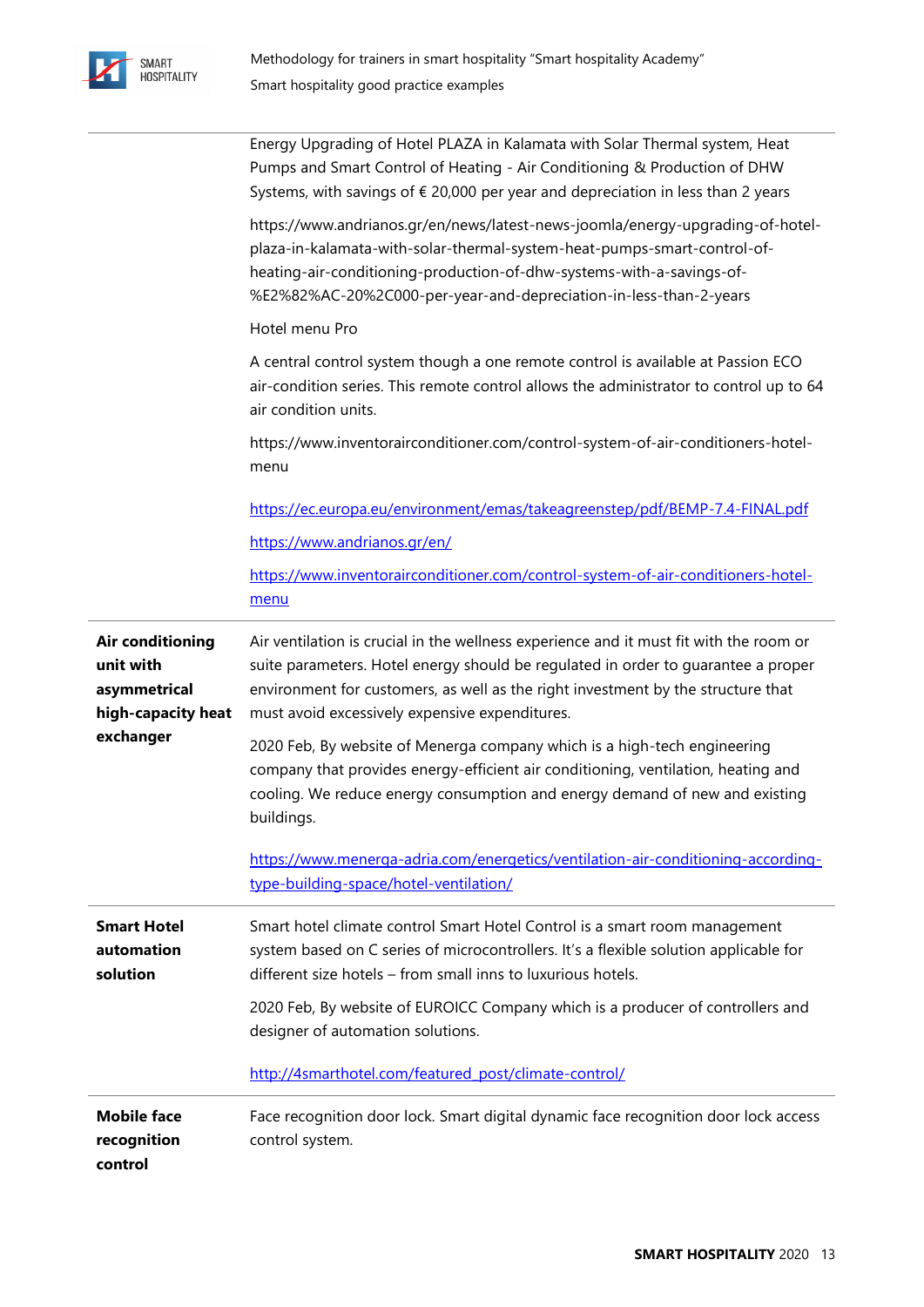

|                                                                    | 2020 Feb, By website of Shanghai Zucheng, a company which is integrates R&D,<br>production, sales, and service in the field of access control and time attendance<br>systems.                                                                                                                                                                                                                                                                                                                                                                                                 |
|--------------------------------------------------------------------|-------------------------------------------------------------------------------------------------------------------------------------------------------------------------------------------------------------------------------------------------------------------------------------------------------------------------------------------------------------------------------------------------------------------------------------------------------------------------------------------------------------------------------------------------------------------------------|
|                                                                    | https://s4a.manufacturer.globalsources.com/si/6008850076673/pdtl/Facial-<br>recognition/1167741516/Dynamic-face-access-control.htm                                                                                                                                                                                                                                                                                                                                                                                                                                            |
|                                                                    | https://www.smart-home-security.cn/news/rfid-access-control-system-electronic-<br>door-lock-system-for-hotels.html                                                                                                                                                                                                                                                                                                                                                                                                                                                            |
| <b>Switchable Smart</b>                                            | Switchable Smart Glass Windows curtains can be replaced by switchable glasses.                                                                                                                                                                                                                                                                                                                                                                                                                                                                                                |
| <b>Glass</b>                                                       | 2020 Feb, By website of Intelligent Glass British manufacturer who is dedicated to<br>quality and reliability. The products manufactured by Intelligent Glass are designed<br>to offer instant and controllable privacy using switchable smart glass.                                                                                                                                                                                                                                                                                                                         |
|                                                                    | https://intelligentglass.net/categories/switchable-smart-glass/                                                                                                                                                                                                                                                                                                                                                                                                                                                                                                               |
| Domina hotel with<br>the automatic fire                            | New interface for the hotel automation system domina hotel with the automatic fire<br>detection system                                                                                                                                                                                                                                                                                                                                                                                                                                                                        |
| detection system                                                   | Hotels security needs offering a new solution with high technology and innovation<br>standards, which uses the integration between the Domina Hotel Automation<br>System and automatic fire detection system in order to guarantee an efficient and<br>secure control which includes the Company know-how.                                                                                                                                                                                                                                                                    |
|                                                                    | Published by Reuters, 26 September, 2019, Updated 26 September, 2019 on website<br>of todayonline.com                                                                                                                                                                                                                                                                                                                                                                                                                                                                         |
|                                                                    | https://www.ave.it/en/news/new-interface-hotel-automation-system-domina-hotel-<br>automatic-fire-detection-system                                                                                                                                                                                                                                                                                                                                                                                                                                                             |
| Innovative bed<br>design                                           | Smart bed solution HI-bed It is enhanced by the function of personal health tracker<br>monitoring time and quality of sleep, preserving an accurate historical archive of<br>time spent in bed, weight and personal habits and providing immediate and<br>comparable comparisons over time on wellbeing. A system equipped with<br>intelligent alarms and automated functions, such as the control of lights when<br>leaving the bed and the movement of the bed bases, which will soon be ready to<br>respond to voice commands and take on the role of a real health coach. |
|                                                                    | 2020 Feb, By website of Hi-Interiors company                                                                                                                                                                                                                                                                                                                                                                                                                                                                                                                                  |
|                                                                    | https://www.hi-interiors.com/hi-bed/                                                                                                                                                                                                                                                                                                                                                                                                                                                                                                                                          |
| The cloud-based                                                    | iWaste Intelligent Container Technologies                                                                                                                                                                                                                                                                                                                                                                                                                                                                                                                                     |
| dashboard,<br>providing real-<br>time fullness<br>status, activity | differently from the house waste disposal. Every guest produces 1kg of waste per<br>night, thus its management is a must-have formula in every hospitality structure,<br>especially in the eco-sustainable 21st century.                                                                                                                                                                                                                                                                                                                                                      |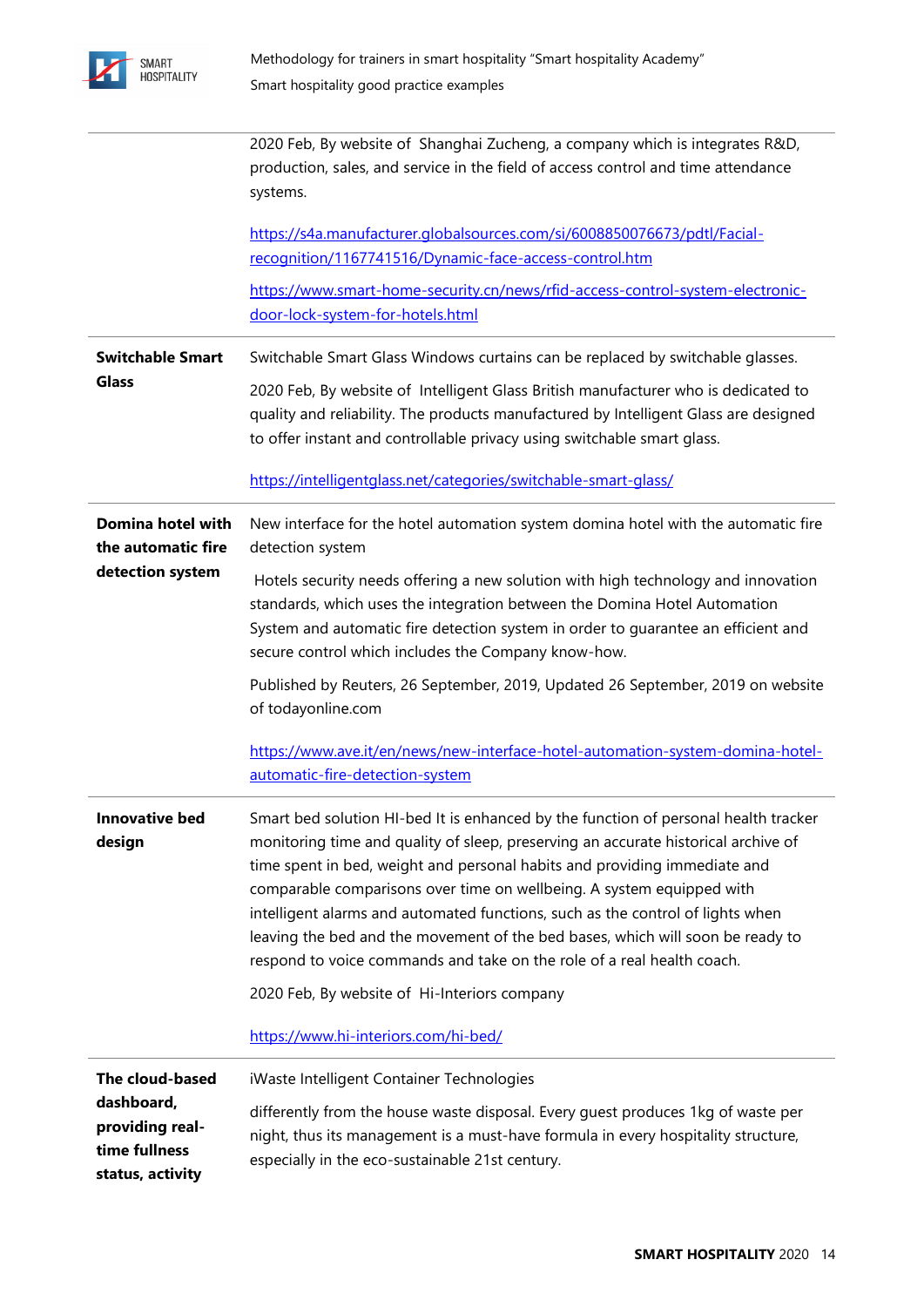

| data and<br>equipment health<br>of garbage<br>compactor   | Bin-e is an IoT-based smart waste bin that recognizes, sorts and compresses the<br>waste autamatically.                                                                                                                                                                                                                                                                                                                                                                                                                                                                                                                                                                                                                                           |
|-----------------------------------------------------------|---------------------------------------------------------------------------------------------------------------------------------------------------------------------------------------------------------------------------------------------------------------------------------------------------------------------------------------------------------------------------------------------------------------------------------------------------------------------------------------------------------------------------------------------------------------------------------------------------------------------------------------------------------------------------------------------------------------------------------------------------|
|                                                           | https://www.greenhotelier.org/our-themes/waste-management/                                                                                                                                                                                                                                                                                                                                                                                                                                                                                                                                                                                                                                                                                        |
|                                                           | https://wasteharmonics.com/iwaste/                                                                                                                                                                                                                                                                                                                                                                                                                                                                                                                                                                                                                                                                                                                |
|                                                           | http://www.bine.world/                                                                                                                                                                                                                                                                                                                                                                                                                                                                                                                                                                                                                                                                                                                            |
| <b>Smart loT</b><br>platform<br><b>Smart Lion battery</b> | Eco Struxure Power is an IoT-enabled architecture and platform that digitizes and<br>simplifies medium- and low-voltage electrical distribution systems. It provides<br>actionable data to aid the decisions that help protect people, safeguard assets,<br>maximize operational efficiency and enhance business continuity. Future-ready<br>EcoStruxure Power systems facilitate both regulatory compliance and cyber<br>resilience.                                                                                                                                                                                                                                                                                                             |
|                                                           | By Schneider Electric website, Feb. 2020                                                                                                                                                                                                                                                                                                                                                                                                                                                                                                                                                                                                                                                                                                          |
|                                                           | Galaxy Lithium Ion Battery Systems The only UPS with LI-ON batteries (Greece). The<br>Schneider Electric (Lithium-ion) battery solution for three-phase UPSs is a high-<br>value, innovative energy storage protection solution for data centers, industrial<br>processes, and critical infrastructure. The Li-ion battery solution significantly reduces<br>battery footprint and weight to allow more effective use of space. It also doubles<br>battery life and simplifies maintenance compared to traditional batteries. The higher<br>operating temperature reduces cooling requirements, and the included battery<br>management system improves backup storage predictability and manageability,<br>which reduces total cost of ownership. |
|                                                           | By Schneider Electric website, Feb. 2020                                                                                                                                                                                                                                                                                                                                                                                                                                                                                                                                                                                                                                                                                                          |
|                                                           | https://www.se.com/ww/en/work/campaign/innovation/power-distribution.jsp                                                                                                                                                                                                                                                                                                                                                                                                                                                                                                                                                                                                                                                                          |
|                                                           | https://www.se.com/ww/en/product-range/66102-galaxy-lithium-ion-battery-<br>systems/?filter=business-3-critical-power%2C-cooling-and-racks                                                                                                                                                                                                                                                                                                                                                                                                                                                                                                                                                                                                        |
| <b>E-cooling</b><br>management<br>system                  | Smart HVAC app by Vodafone is a comprehensive solution that offers the ability to<br>remotely manage and provide important alerts for cooling / heating units. With this<br>solution you get a complete overview of the operating status of the cooling /<br>heating units and receive important information on location, temperature, power<br>supply and humidity, achieving maximum efficiency of the units. (Greece)<br>By Vodafone website, Feb. 2020                                                                                                                                                                                                                                                                                        |
|                                                           | https://www.vodafone.gr/business/products-solutions/iot/smart-hvac/                                                                                                                                                                                                                                                                                                                                                                                                                                                                                                                                                                                                                                                                               |
| <b>Digital telephone</b><br>network                       | modulus vPBX it's a cloud virtuel call center service by Modulus that include<br>interactive vice response, announcements, teleconferences, voice mail, access to the                                                                                                                                                                                                                                                                                                                                                                                                                                                                                                                                                                             |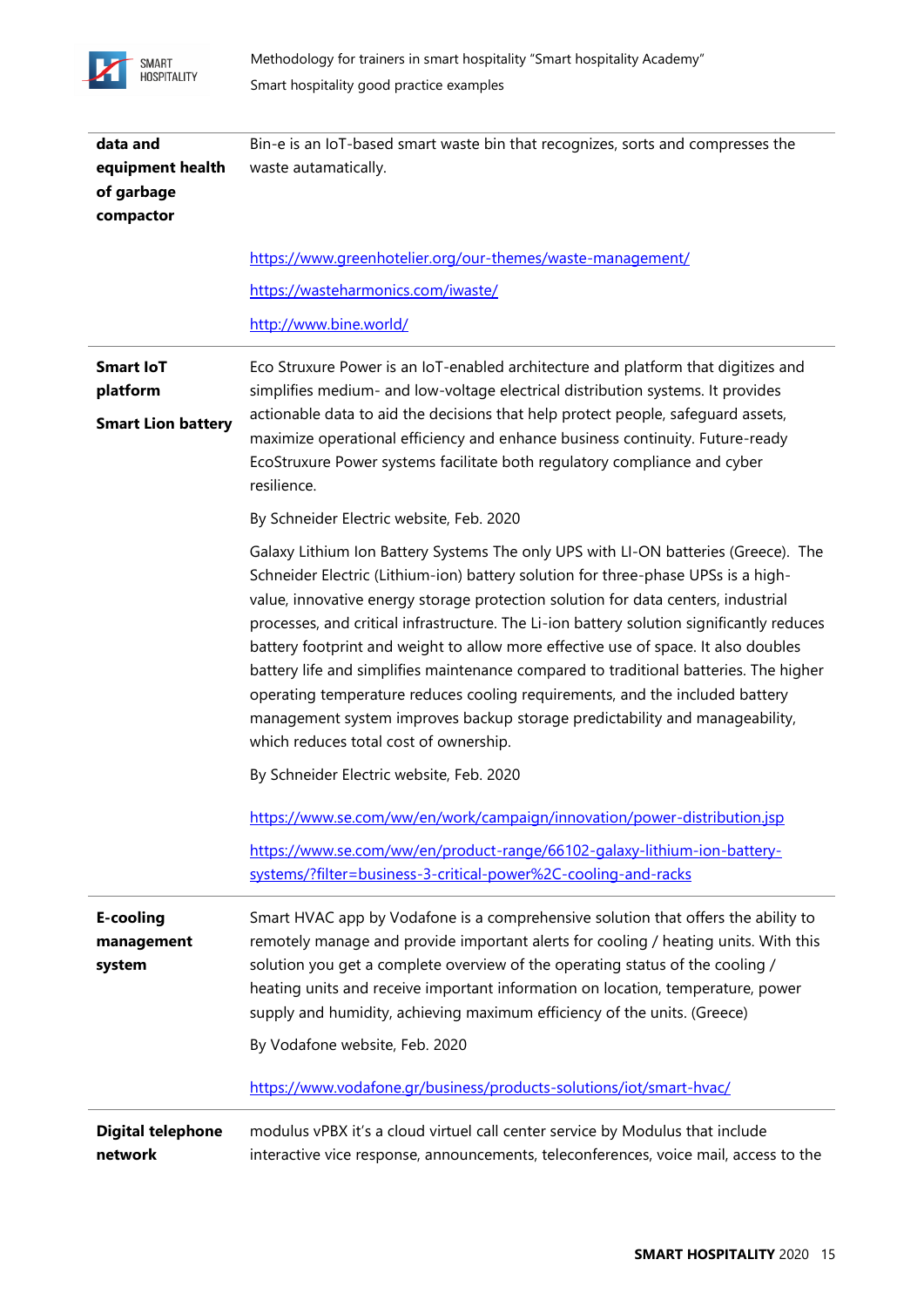

internet and many more services which provided to an alone customer or to the group of customers. (Greece) By Modulus website, Feb. 2020

<https://www.modulus.gr/en/services/vpbx/leitoyrgies/>

**Smart fire alarm system** [Addressable Fire Detection Panels.](https://www.olympia-electronics.gr/bsr-100x.en.aspx) The BSR-100X series of Analogue Addressable Fire Alarm Panels consists of 3 models(1,2 and 4 loop connections), named BSR-1001, BSR-1002 and BSR-1004 respectively, all sharing the same control interface, functionality and indications. The accompanying software application for Windows PC, BSR-100Xprovides utilities for calculating installation parameters, configuring the control panel and keeping an event log record. The panels offer an extensive list of adjustments and characteristics for the control of the installed devices and sirens. These parameters can easily be adjusted using a PC based program. The programming of the panel can also be done through an onboard USB. Messages can be viewed on LCD display whereas LEDs are used to show basic operations such as alarms, pre alarms and faults. (Greece)

By Olympia Electronics company website, Feb. 2020

<https://www.olympia-electronics.gr/bsr-100x.en.aspx>

### **Module 4: Cathering**

| <b>Good practice title</b> | <b>Description</b>                                                                                                                                                                                                                                                          |
|----------------------------|-----------------------------------------------------------------------------------------------------------------------------------------------------------------------------------------------------------------------------------------------------------------------------|
| <b>Nanofood</b>            | Nanotechnology is a technology with small particles of matter - nanoparticles<br>measured nanometers (i.e. one billion meters part or 80,000 times per person<br>particle smaller than hair thickness).                                                                     |
|                            | Using nanotechnology for food in industry, it is possible to enrich food and drinks<br>needed by man body substances, reduce in it fat, salt or sugar quantities.                                                                                                           |
|                            | They allow us to improve the flavour, bacterial resistance and.                                                                                                                                                                                                             |
|                            | The food industry uses nanotechnology to create nano-components to improve the<br>colour, texture and taste of food.                                                                                                                                                        |
|                            | Nanoparticles TiO2 and SiO2 and amorphous silica are used as food additives. TiO2<br>is used to coat donuts in the form of coloured powders in the manufacture of pills<br>temperature fluctuations allow longer food storage undamaged                                     |
|                            | Nanosalt - Similar to the common salt, only the crystals are smaller. When<br>microscopic particles are put together, they have a larger surface area than ordinary<br>salt crystals - more in contact with the tongue, making the food tasting salty than it<br>really is. |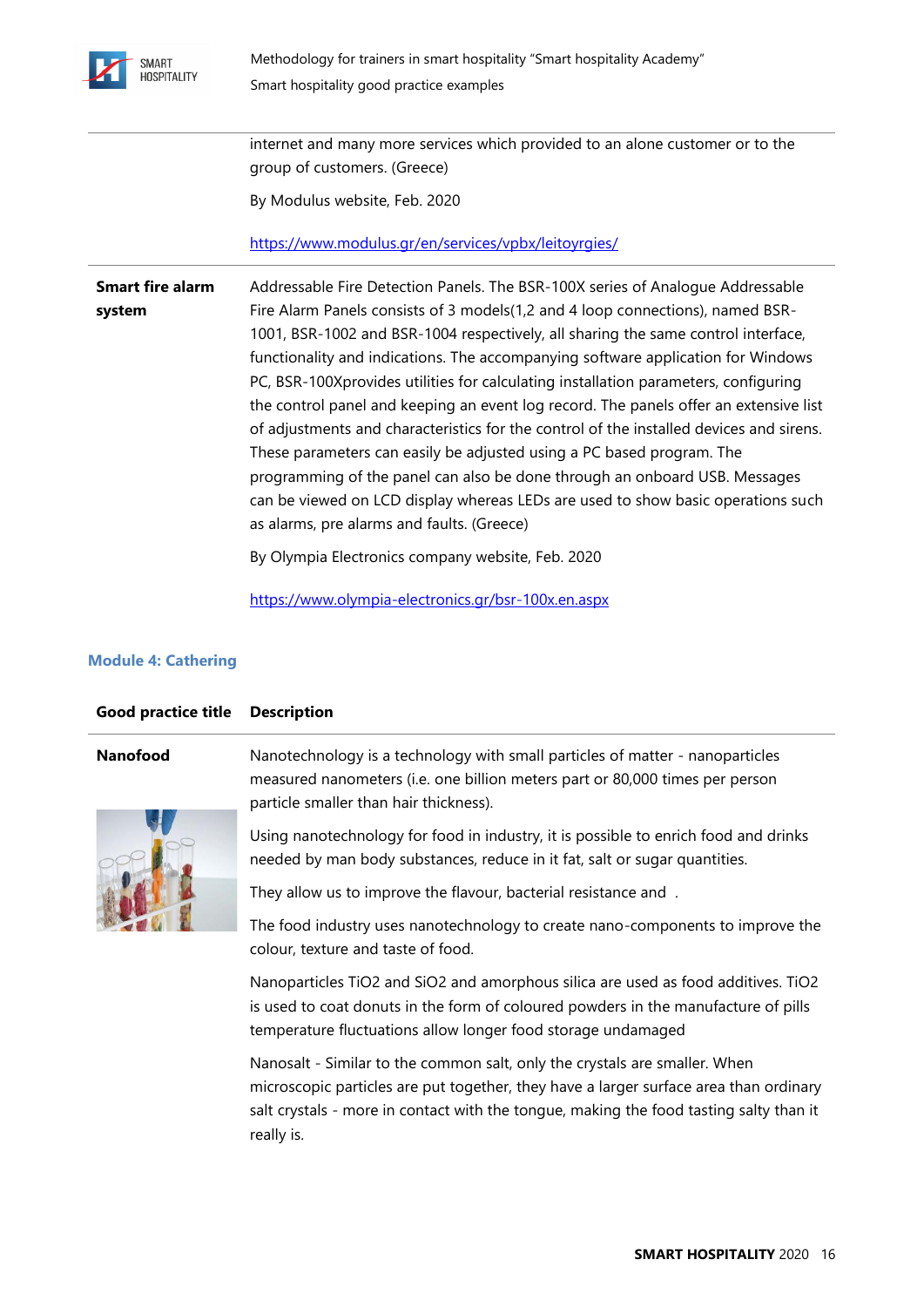

Oil particles are replaced by water in the production of nanomajonese particles coated with oil. In this way, mayonnaise becomes less oily while retaining its flavor.

Nanotechnology can enrich a variety of foods with tiny tasteless capsules of vitamins, minerals or supplements

[https://www.theguardian.com/what-is-nano /what-you-need-know-about-nano](https://www.theguardian.com/what-is-nano%20/what-you-need-know-about-nano-food)[food](https://www.theguardian.com/what-is-nano%20/what-you-need-know-about-nano-food)

<https://www.nanowerk.com/spotlight/spotid=1360.php>

**3D Food Printing System**  This technology allows to create food complex geometric shapes that would not be possible by hand.

Suitable products for printing:

- fruit puree
- caramel mass
- chocolate
- pancake dough
- other masses

<https://www.youtube.com/watch?v=a18RTHB-KnY>

<https://www.youtube.com/watch?v=yoKjoj2XL3c>

**EATING PACKAGES** This invention is named WikiCells and not only preserve the freshness of the food, but it can have a variety of flavors.



Let's say the packaging of sweets is sweet and the potato chips have a savoury taste.

The eating cup was created for the Italian company Lavazza and according to the manufacturers it is not just fun and original idea, but also a tribute to ecology - after drinking coffee and eating a cup (agree, sounds strange) you do not have to wash it, so do not waste water means. If you don't want to eat a cup, throwing it away will destroy it without harming the environment, just like any other organic waste.

The cup - a biscuit made from a fluffy dough covered with sugar-icing, which is waterproof, so you can boldly pour drinks into it. Enjoy coffee and cookies!

[https://laikas.tv3.lt/lt/info/9746/daiktu-pusryciai-4-viename--kava-valgomame](https://laikas.tv3.lt/lt/info/9746/daiktu-pusryciai-4-viename--kava-valgomame-puodelyje/)[puodelyje/](https://laikas.tv3.lt/lt/info/9746/daiktu-pusryciai-4-viename--kava-valgomame-puodelyje/)

**MOLECULAR CULINARY** Molecular gastronomy is a separate, interdisciplinary branch of science, offering collaboration and the formula for success between chefs and scientific laboratories the understanding that chemical, biochemical and physical processes determine the taste and quality of food.

> Methods used - experimental food preparation and chemical analysis (eg chromatography, mass spectrometry, assay oxidation, protein denaturation),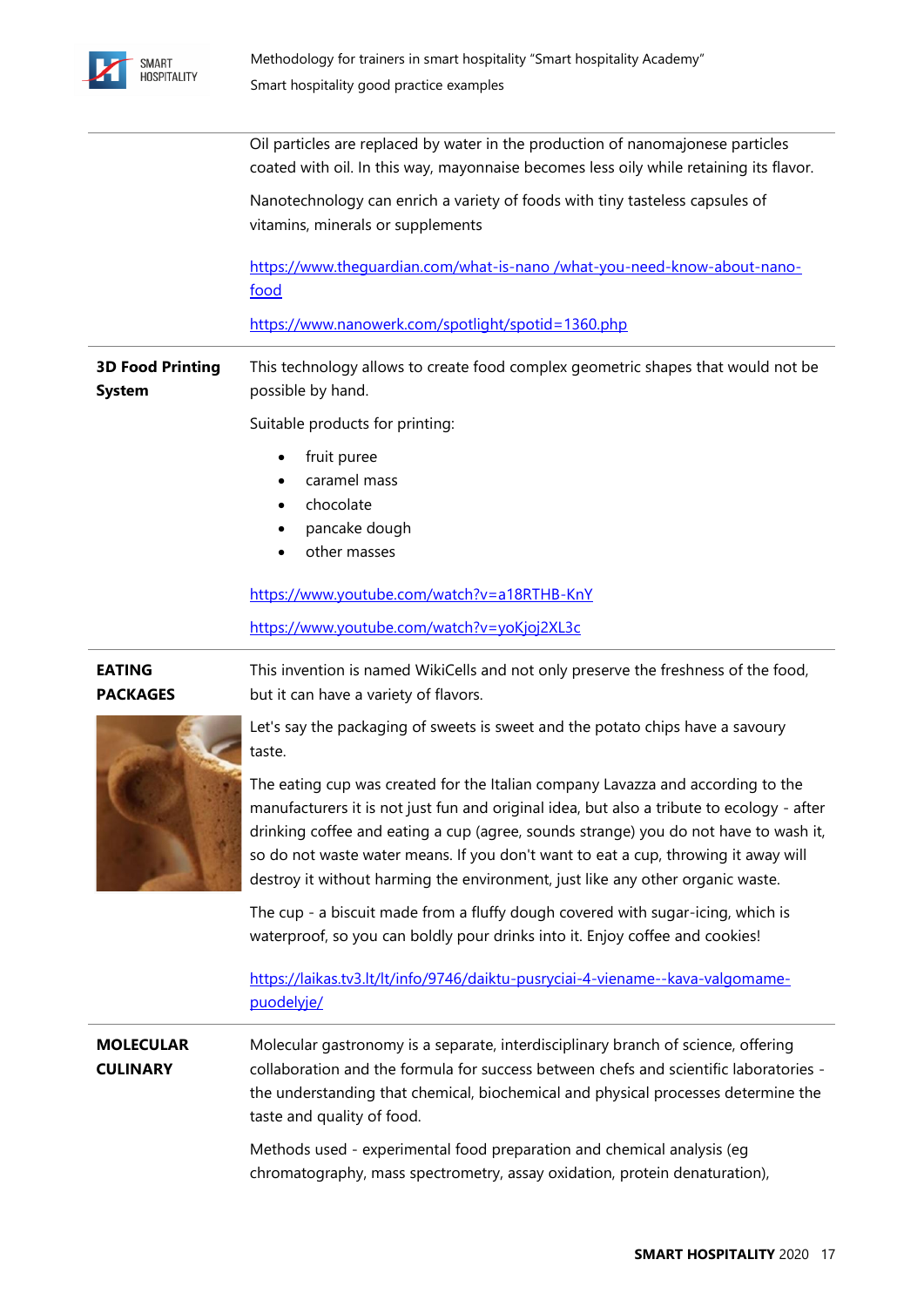



physical chemistry (hardness, elasticity, density tests, melting / boiling, colloids, emulsion stability), psycho-neurophysiological methods (eating tests, questionnaires, brain activity monitoring).

Food accessories for molecular cuisine:

- agar,
- claro gelatin,
- egg or soy lecithin,
- ascorbic acid,
- calcium bicarbonate,
- calcium chloride,
- sodium alginate,
- transglutaminase,
- liquid nitrogen,
- dry ice.

<https://splice-bio.com/molecular-gastronomy-the-food-science/>

| Tasting menu in<br>restaurants | Tasting menu is usually afforded by above-average restaurants                                     |
|--------------------------------|---------------------------------------------------------------------------------------------------|
|                                | The tasting menu does not have to include truffles, molecular cuisine or artwork on<br>the plate. |
|                                | Tasting mini pizza set, vegetarian / vegan or even uncooked, live food menu.                      |
|                                | Restaurants are increasingly used to taste, discover, enjoy.                                      |
|                                |                                                                                                   |
| <b>PSYCHOTASTIG</b>            | The waiters match the clothing to the dishes.                                                     |
|                                | When quests gather, 3D projection is turned on is restourant.                                     |
|                                | By tasting the wine, it is possible to observe its production, wine-growing, etc.                 |
|                                | The lobsters are spotted here in the waves, with light breezes and sea scents.                    |



**Smart tables** Smart tables Designed specially for cafes, desserts stores, bars, shopping mall foodcourts, hotels and other public places. Suitable for indoor and outdoor use. Include waiter-free, Artificial Intelligence assisted ordering and entertainment software. Multitouch. Scratch resistant. Water resistant. Customers can browse interactive menus (showcasing video or photos, ingredient info, nutrition facts, and the cooking process), place orders, as well as review and pay bills directly from the table. You do not need a whole team of waiters to fulfil orders. Orders go directly from the table to the cloud. This is more efficient and means less risk of human error or "soft-pocketing"

<https://www.itrestaurant.net/tables>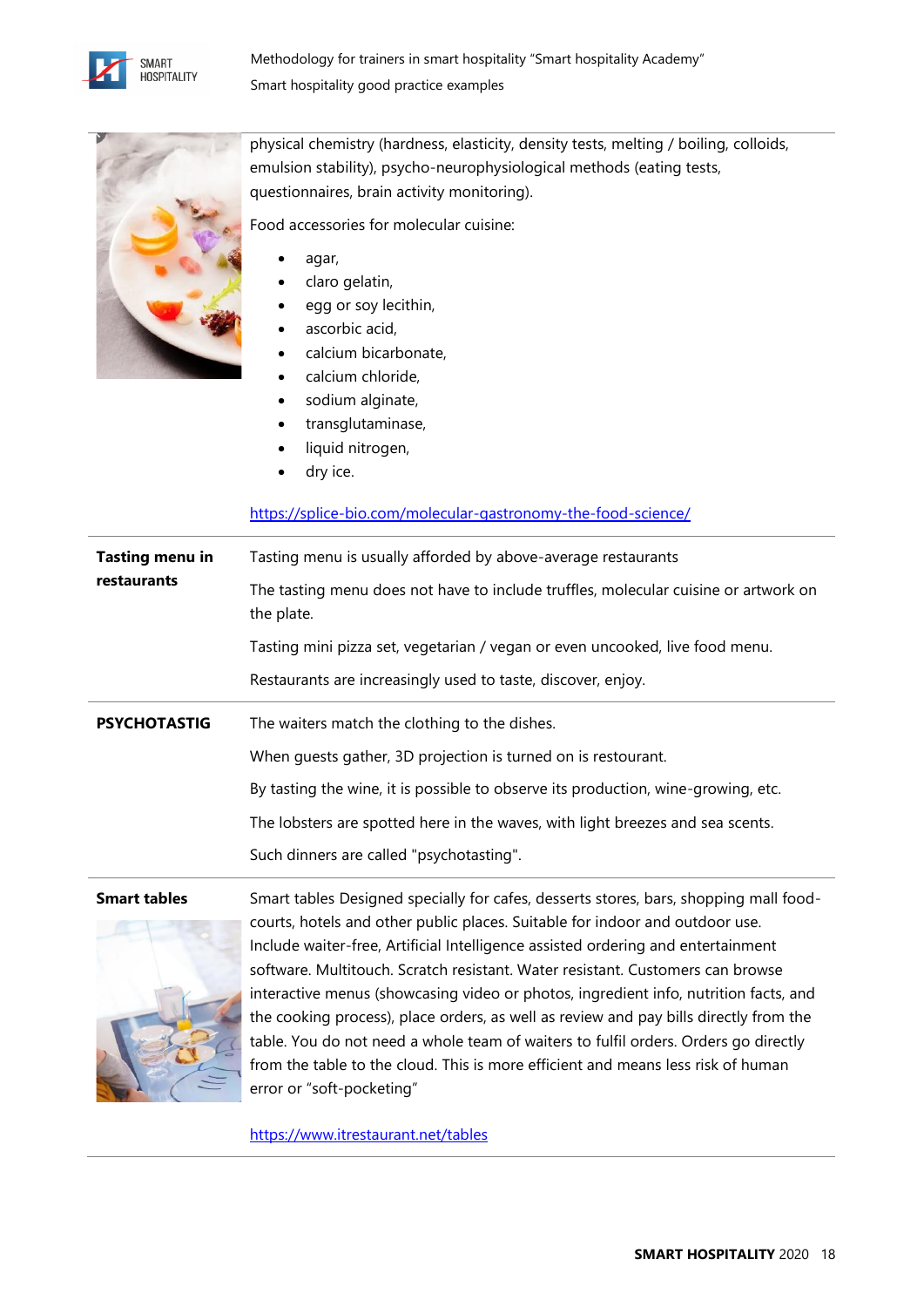

| <b>E-Cooler</b><br>application<br>temperature data<br>logging,<br>refrigerator GPS,<br>etc. | Vodafone Cooler Control is an application with which customer could monitor any<br>cooler with this system. The application can find the device in case of stolen, can<br>monitor the temperature of the cooler, so the customer could informed in case of<br>corruption of electricity or any malfunction of hardware. (Greece)<br>By Vodafone website, Feb. 2020                                                                                                                                 |
|---------------------------------------------------------------------------------------------|----------------------------------------------------------------------------------------------------------------------------------------------------------------------------------------------------------------------------------------------------------------------------------------------------------------------------------------------------------------------------------------------------------------------------------------------------------------------------------------------------|
|                                                                                             | https://www.vodafone.gr/business/products-solutions/iot/vodafone-cooler-control/                                                                                                                                                                                                                                                                                                                                                                                                                   |
| <b>E-Coffee</b><br>application.                                                             | Smart Coffee Machines app by Vodafone offers the ability to effectively manage and<br>monitor professional coffee machines remotely, to know the actual coffee<br>consumption per point, the operating status of each machine and to be informed in<br>time of damage. (Greece)<br>By Vodafone website, Feb. 2020<br>https://www.vodafone.gr/business/products-solutions/iot/smart-coffee-machines/                                                                                                |
| <b>E-slush machines</b><br>application.                                                     | Smart Slush Machines app by Vodafone. You can control all the basic functions of<br>granite machines. By updating the location of each machine and monitoring its use,<br>you ensure that granite orders are kept in-store and know the actual granite<br>consumption per point, the operating status of each machine, and are informed in<br>time of damage or theft. (Greece)<br>By Vodafone website, Feb. 2020<br>https://www.vodafone.gr/business/products-solutions/iot/smart-slush-machines/ |

# **Module 5: Wellness**

| <b>Good practice title</b>                | <b>Description</b>                                                                                                                                                |
|-------------------------------------------|-------------------------------------------------------------------------------------------------------------------------------------------------------------------|
| <b>Going zero waste</b><br>toilet paper.  | Surprisingly, there are a lot of options when it comes to toilet paper. I don't think<br>that there's one right answer here, but finding what works best for you. |
|                                           | https://www.goingzerowaste.com/blog/zero-waste-toilet-paper                                                                                                       |
| <b>Best smart toilets</b><br>2019         | Toilet hygiene equipment is rapidly developing.                                                                                                                   |
|                                           | https://wisepick.org/best-smart-toilet/                                                                                                                           |
| <b>Best Smart</b><br><b>Shower System</b> | The Smart Home Begins its Bathroom Invasion                                                                                                                       |
|                                           | https://thesmartcave.com/best-smart-shower/                                                                                                                       |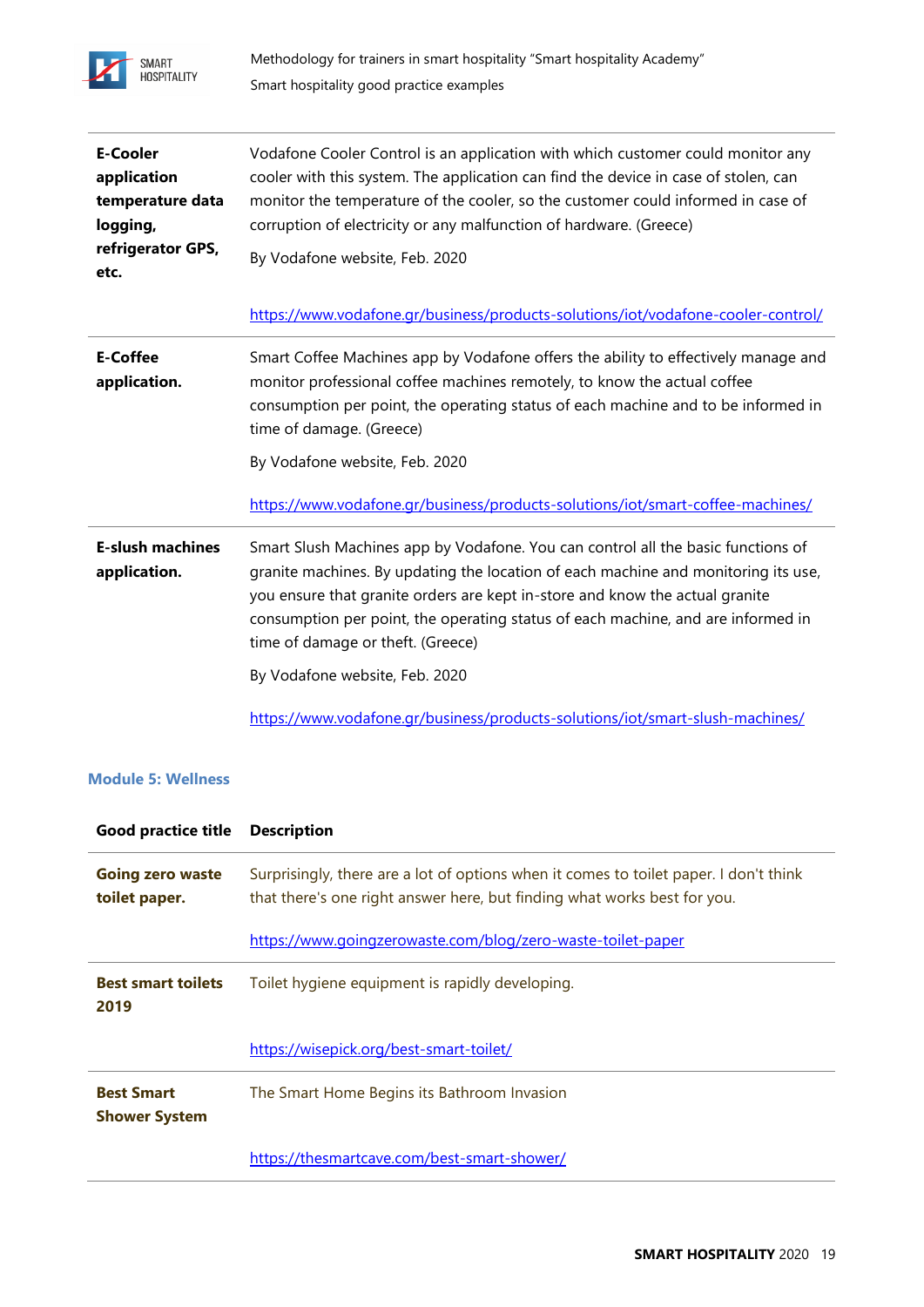

| <b>Smart bath</b>                      | Sauna in shower                                                                                                                                                                                                                                                                                                                                                                                                                                                                                     |
|----------------------------------------|-----------------------------------------------------------------------------------------------------------------------------------------------------------------------------------------------------------------------------------------------------------------------------------------------------------------------------------------------------------------------------------------------------------------------------------------------------------------------------------------------------|
|                                        | https://www.bathtubsplus.com/ariel-bath-platinum-6-kw-steam-shower.html                                                                                                                                                                                                                                                                                                                                                                                                                             |
| <b>Drying water tap</b>                | Dyson has launched its Airblade Tap hand dryer, it washes and dries hands with no<br>need to leave the sink.                                                                                                                                                                                                                                                                                                                                                                                        |
|                                        | https://www.dyson.co.uk/commercial/hand-dryers/airblade-wash-dry-short.html                                                                                                                                                                                                                                                                                                                                                                                                                         |
| <b>Medical Alert</b><br><b>Systems</b> | Medical Alert Systems to save guests in hotels, SPA, rooms and outdoor                                                                                                                                                                                                                                                                                                                                                                                                                              |
|                                        | https://www.theseniorlist.com/best-medical-alert-systems/                                                                                                                                                                                                                                                                                                                                                                                                                                           |
| <b>Drying water tap</b>                | Drying water tap. Dyson has launched its Airblade Tap hand dryer, it washes and<br>dries hands with no need to leave the sink.                                                                                                                                                                                                                                                                                                                                                                      |
|                                        | By Dyson website, Feb. 2020 which is a British trading company.                                                                                                                                                                                                                                                                                                                                                                                                                                     |
|                                        | https://www.dyson.co.uk/commercial/hand-dryers/airblade-wash-dry-short.html                                                                                                                                                                                                                                                                                                                                                                                                                         |
| <b>Drying system</b><br>after shower   | Body drying after shower the latest AI state-of-the-art solutions balance eco-<br>sustainability, innovation and relaxation.                                                                                                                                                                                                                                                                                                                                                                        |
|                                        | Valiryo Body Dryer replaces the conventional towel with a skin-friendly, germ-free,<br>antibacterial and highly pleasant air stream generated by a highly efficient electrical<br>power plant. The After Shower Experience https://youtu.be/H1x-i3uF0R8                                                                                                                                                                                                                                             |
|                                        | https://youtu.be/H1x-i3uF0R8                                                                                                                                                                                                                                                                                                                                                                                                                                                                        |
| <b>Cordless hair</b><br>drying system  | Hair Drying. Traditional hair dryers are neither eco-friendly nor healthy for one's<br>hair. These gloves guarantee the right care to the environment and hair. If the<br>choice comprises electric devices, during the last decade several items have been<br>implemented such as the cordless AER dryer. The common hair-dryers can be quite<br>uncomfortable, obliging the user to stay in the same place. In addition, the<br>rechargeable solution helps to save energy, despite its coziness. |
|                                        | By Alison Lynch Tuesday 30 Dec 2014 4:01 pm article on metro website                                                                                                                                                                                                                                                                                                                                                                                                                                |
|                                        | AER Announces The Launch Of The First Professional-Grade, Smart, Cordless Hair<br><b>Dryer</b>                                                                                                                                                                                                                                                                                                                                                                                                      |
|                                        | Dyson Supersonic Hair Dryer https://youtu.be/Nf4gZU3cU3U                                                                                                                                                                                                                                                                                                                                                                                                                                            |
|                                        | https://metro.co.uk/2014/12/30/put-down-your-hairdryer-because-we-give-you-<br>the-eco-friendly-hair-drying-gloves-5004259/                                                                                                                                                                                                                                                                                                                                                                         |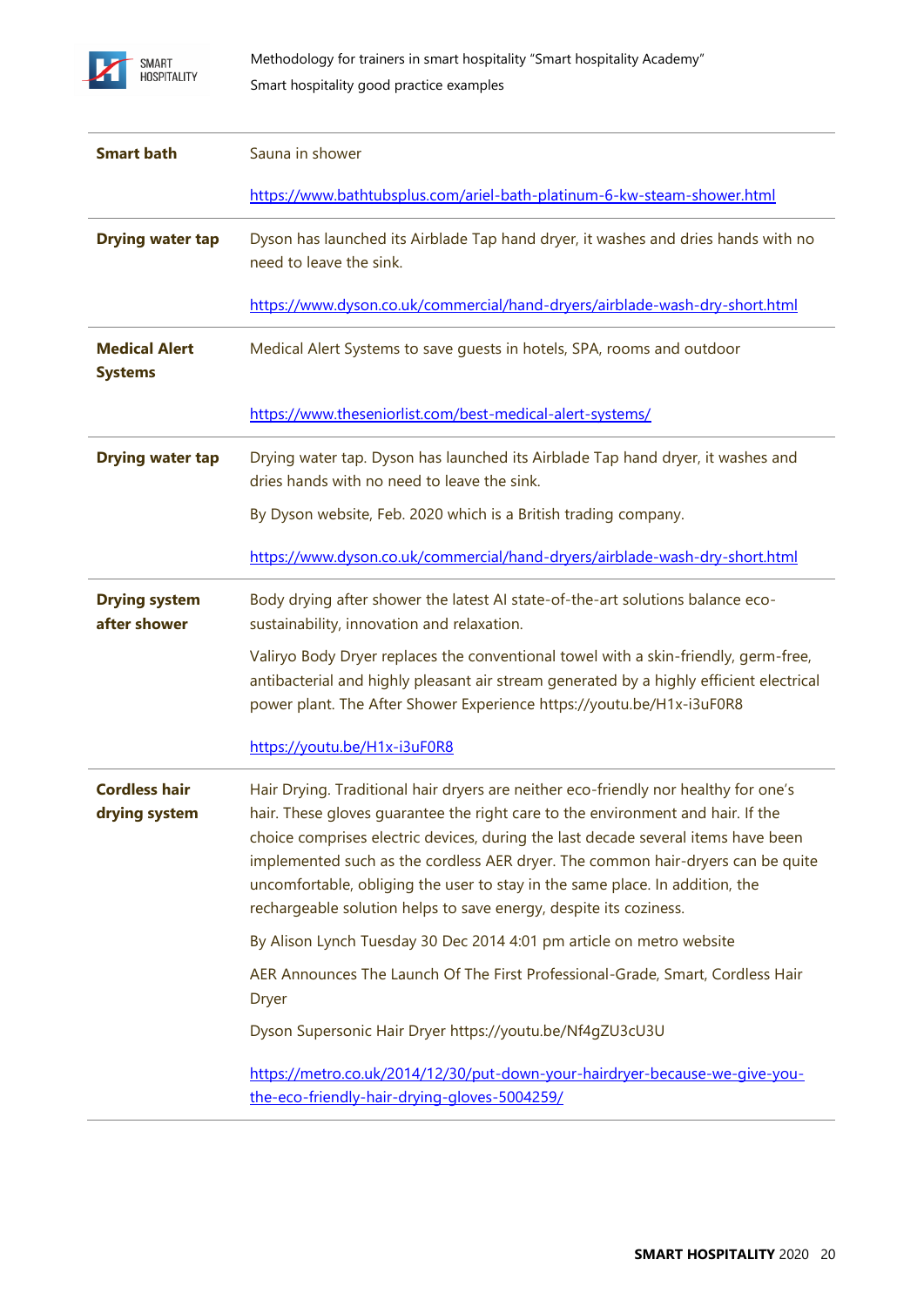

| <b>Digital shower</b><br>room cleaning | Shower rooms cleaning that has to be Innovative, but eco-friendly shower rooms<br>aimed to the clients' wellness. The latest must-have is the Roomba i7+. Coming with<br>a Clean Base Automatic Dirt Disposal. |
|----------------------------------------|----------------------------------------------------------------------------------------------------------------------------------------------------------------------------------------------------------------|
|                                        | The Da/Spa Shower Makes Comfort More Eco-Friendly by Amelia Roblin - July 28,<br>$2011 - Eco$                                                                                                                  |
|                                        | References: behance.net & ecofriend                                                                                                                                                                            |
|                                        | GROHE SPA F-digital Deluxe: Lights, music, steam stimulation for all the senses.                                                                                                                               |
|                                        | Airports deploying smart tech to keep restrooms clean article by By Robert Silk Dec<br>21, 2018                                                                                                                |
|                                        | Azure Automation watcher tasks public app for virtual machines Posted on 28<br>November, 2017 by Eamon O'Reilly Principal Program Manager, Azure Functions                                                     |
|                                        | TaskWatch wearable cloud infrastructure transforms enterprise data into actionable<br>and measurable tasks. https://youtu.be/w0bV6desl8o?t=25,<br>https://youtu.be/3lLqh0GFa3l?t=6                             |
|                                        | https://ecofriend.com/10-eco-friendly-showers-for-a-green-bathing-<br>experience.html                                                                                                                          |
|                                        | https://www.irobot.co.uk/Home-Robots/Vacuuming                                                                                                                                                                 |
| <b>Applications for</b>                | People with special needs to target better this category and maximize its benefits.                                                                                                                            |
| people with<br>special needs           | The Smart Devices Transforming the Lives of People with Disabilities article by Dan<br>September 26, 2018 in mytherapy website.                                                                                |
|                                        | Top 5 smart home devices to assist people with disabilities everyday life by disability<br>horizons website                                                                                                    |
|                                        | https://www.ncbi.nlm.nih.gov/books/NBK44662/                                                                                                                                                                   |

### **Module 6: Local transportation**

| <b>Good practice title</b>              | <b>Description</b>                                                                                                                                                   |
|-----------------------------------------|----------------------------------------------------------------------------------------------------------------------------------------------------------------------|
| <b>Autonomous</b><br><b>Wheelchairs</b> | Autonomous Wheelchairs are the Future of Mobility in hotels in-door and out-<br>door.                                                                                |
|                                         | https://www.wired.com/video/watch/autonomous-wheelchair                                                                                                              |
| <b>Flying Uber taxi</b>                 | Flying Uber taxi as the best solution for smart autonomous transportation for<br>guests to/from hotel/train/bus station provided by Hyunday to be available in 2023. |
|                                         | https://www.engadget.com/2020-01-06-hyundai-and-uber-flying-taxi-<br>concept.html?guccounter=1                                                                       |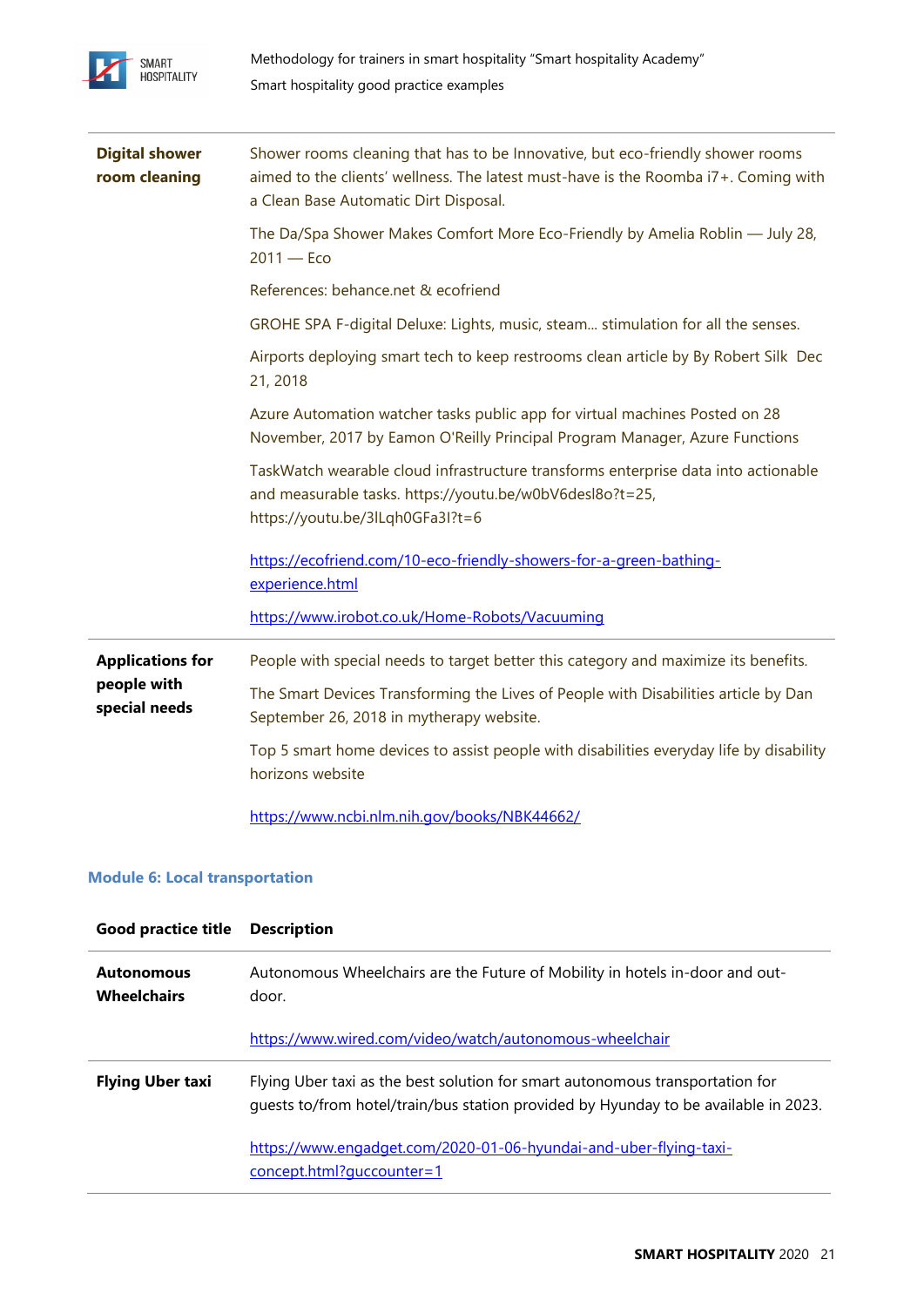

**Smart stick for blind people** [WeWalk](https://gigalife.vodafone.com/innovation-unbound-winning-startups-social-issuess-tackle-social-issues/) by Vodafone is a smart stick for blind people which is a smart Bluetooth connected device that connected to a mobile phone, so any blind person can talk and answer to mobile phone through this device.

> [https://gigalife.vodafone.com/innovation-unbound-winning-startups-social](https://gigalife.vodafone.com/innovation-unbound-winning-startups-social-issuess-tackle-social-issues/)[issuess-tackle-social-issues/](https://gigalife.vodafone.com/innovation-unbound-winning-startups-social-issuess-tackle-social-issues/)

# Smart Hospitality innovation learning best practice in European Union and **Worldwide**

(Learning methodologies, programmes, subjects, forms, infrastructure, materials, tools, etc.)

| <b>Learning</b><br>innovations                                                                                 | Face-to-face | <b>Blended learning</b>                 | <b>Virtual Self-Improvement</b>                                                                                                                                                                                                                                                                 |
|----------------------------------------------------------------------------------------------------------------|--------------|-----------------------------------------|-------------------------------------------------------------------------------------------------------------------------------------------------------------------------------------------------------------------------------------------------------------------------------------------------|
| Learning<br>methodologies,<br>programmes,<br>subjects, forms,<br>infrastructure,<br>materials,<br>tools, etc.) |              | <b>CIRTOINNO learning</b><br>materials. | iGenius - virtual psychological Self-<br>Improvement programme on<br>Innovation. Smartness is one of 5<br>personal features, which forms<br>Innovator. Available in EN and LT<br>languages. (Stasys Paulauskas, SSI)                                                                            |
|                                                                                                                |              |                                         | iSelf-Improvement portal, where<br>students can learn and train by<br>reading learning materials and<br>answering questions. Teachers can<br>introduce here learning subjects,<br>learnings materials, questions, see<br>statistics of student's achievements,<br>etc. (Stasys Paulauskas, SSI) |
|                                                                                                                |              |                                         | InProject - Innovation project<br>design interactive template with<br>Business plan calculator. (Stasys<br>Paulauskas, SSI)                                                                                                                                                                     |
|                                                                                                                |              |                                         | BisPlanModel - virtual model of<br>business plan for 10 years<br>innovation implementation. (Stasys<br>Paulauskas, SSI)                                                                                                                                                                         |